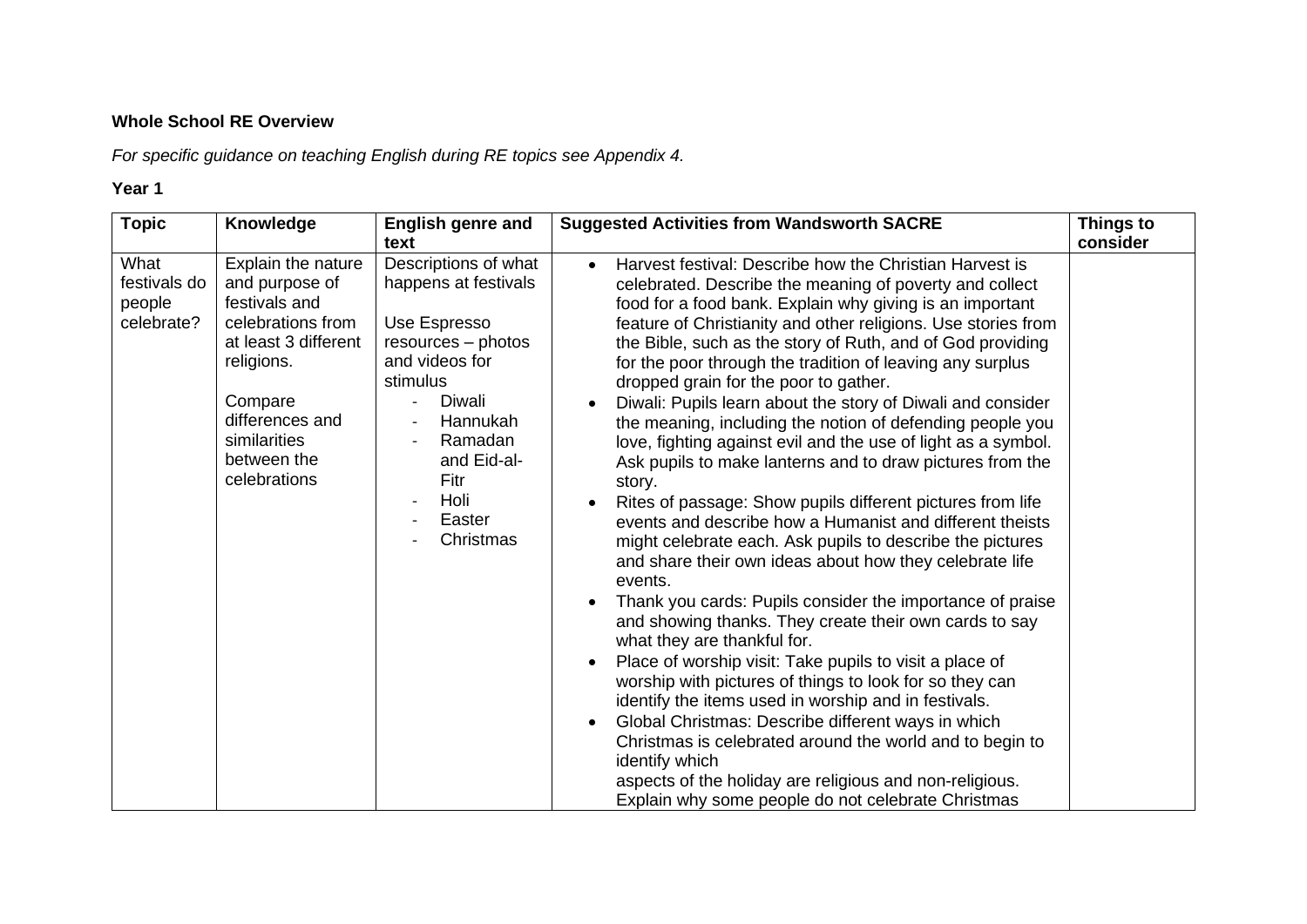| What does<br>belonging<br>mean?  | Describe the<br>meaning of belong<br>and consider the<br>different<br>communities<br>people belong to | Fiction<br>'Something Else' by<br>Katheryn Cave | Circles: Give pupils different examples of families,<br>$\bullet$<br>religious groups and other communities through pictures<br>and words. Ask pupils to write about which communities<br>they belong to in a circle on the page. Explain that uniform<br>and symbols may be used to show which communities<br>they belong to. Find out which traditions they share in<br>families and what they do if they are part of a religious<br>group.<br>The 5 Ks: Show pupils the 5Ks from Sikhism and<br>encourage them to ask questions. Ask them to match the<br>meaning of each to the object. Describe the story of Guru<br>Gobind Singh and how the 5Ks were created. Describe the<br>events of the naming ceremony, explaining that Sikhs take<br>on new surnames to show they are members of the<br>Khalsa.<br>Baptism and naming ceremonies: Show pupils videos of<br>baptism and naming ceremonies. This can be done after<br>showing the 'baptism' of Nemo in the film Finding Nemo.<br>Ask pupils to identify what was done to show that Nemo<br>now belongs. Ask pupils to identify ways in which theists<br>show belonging, such as the use of water, honey and<br>naming.<br>Langar: Ask pupils to collect a list of any foods the other<br>pupils cannot eat. Explain the origins of the Sikh langar<br>meal and explain that Guru Nanak invited everyone,<br>including women and the poor, and that everyone sits<br>together to show equality. Share a feast with the class and<br>ask pupils to identify the ways in which langar shows that<br>everyone belongs. |                                                                                           |
|----------------------------------|-------------------------------------------------------------------------------------------------------|-------------------------------------------------|-------------------------------------------------------------------------------------------------------------------------------------------------------------------------------------------------------------------------------------------------------------------------------------------------------------------------------------------------------------------------------------------------------------------------------------------------------------------------------------------------------------------------------------------------------------------------------------------------------------------------------------------------------------------------------------------------------------------------------------------------------------------------------------------------------------------------------------------------------------------------------------------------------------------------------------------------------------------------------------------------------------------------------------------------------------------------------------------------------------------------------------------------------------------------------------------------------------------------------------------------------------------------------------------------------------------------------------------------------------------------------------------------------------------------------------------------------------------------------------------------------------------------------------------------------------------------------|-------------------------------------------------------------------------------------------|
| How do we<br>change<br>and grow? | Describe different<br>ways in which the<br>world and the<br>people in it<br>change                    | Poetry<br>'Spring Time'                         | Spring time: Pupils look at leaves and think about how<br>they change depending on the seasons. They are asked to<br>reflect on how they change each year and to think about<br>change in the natural world. Pupils read 'The First Book of<br>Nature' by Mark Herald and reflect on the story during<br>circle time.                                                                                                                                                                                                                                                                                                                                                                                                                                                                                                                                                                                                                                                                                                                                                                                                                                                                                                                                                                                                                                                                                                                                                                                                                                                         | Consider the<br>context of the<br>class before<br>talking about<br>death and<br>afterlife |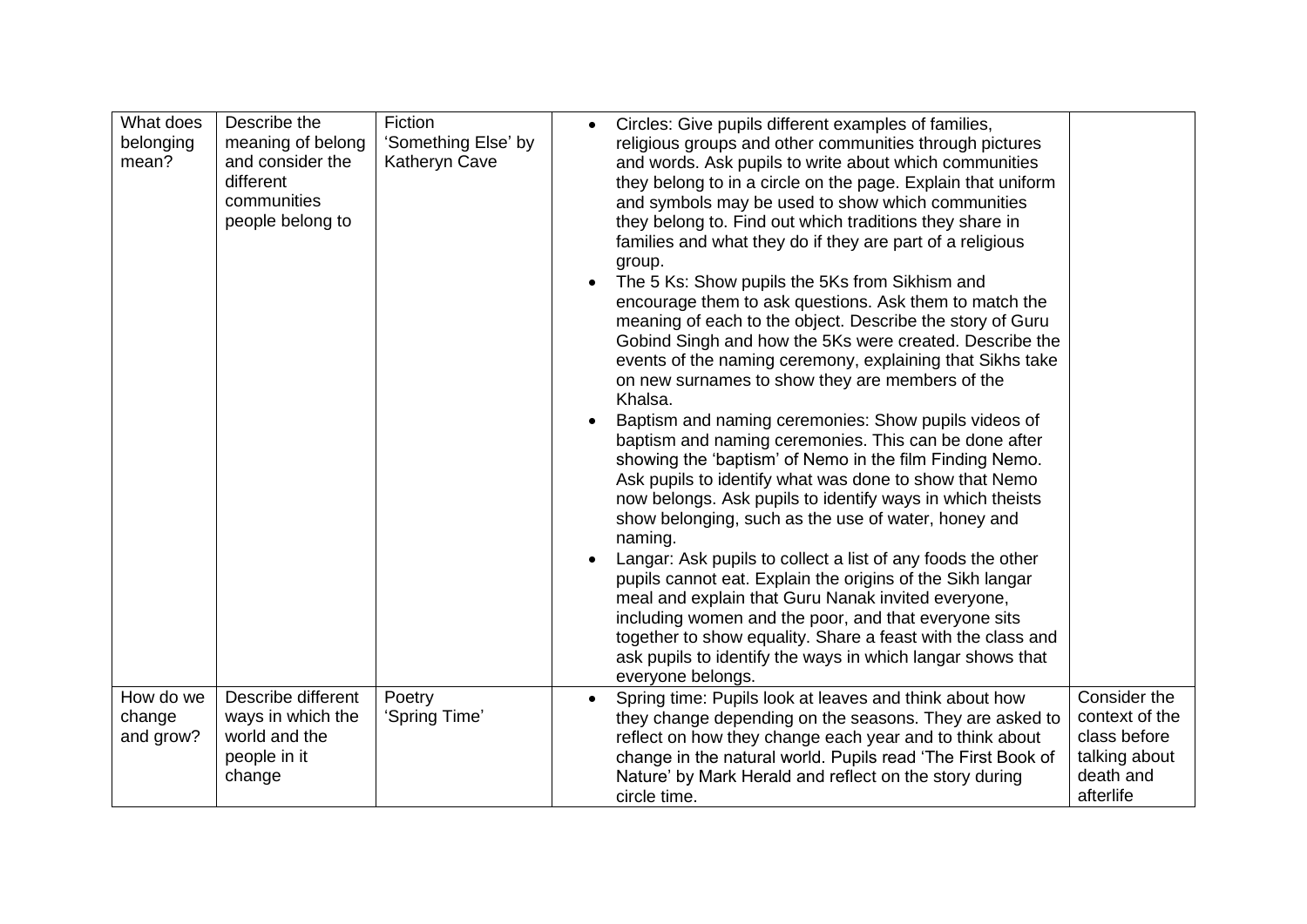| Jannah<br>synagogue.<br>(Paradise).<br>Problem of personal identity: Pupils look at photos of their<br>teacher over time and are asked to think about what<br>makes them the same over time and what has changed.<br>They are asked to think about key philosophical concepts<br>such as memory, our minds and feelings, and our<br>relationships with others, that may make us the same over<br>time.<br>Life and death: Pupils find out about how Muslims<br>celebrate the beginning of life and the end of life. They<br>look at symbols in both events, such as the use of honey<br>to represent a sweet life and the burying of bodies. They<br>are taught about some Muslim ideas about the kind of<br>place Heaven might be and asked if they think something<br>happens to us after death.<br>Easter: Pupils create Easter eggs and think about the<br>symbolism of 'new life' in Christianity. They learn about the<br>events of Easter and why they are important for Christians. |  |
|---------------------------------------------------------------------------------------------------------------------------------------------------------------------------------------------------------------------------------------------------------------------------------------------------------------------------------------------------------------------------------------------------------------------------------------------------------------------------------------------------------------------------------------------------------------------------------------------------------------------------------------------------------------------------------------------------------------------------------------------------------------------------------------------------------------------------------------------------------------------------------------------------------------------------------------------------------------------------------------------|--|
|---------------------------------------------------------------------------------------------------------------------------------------------------------------------------------------------------------------------------------------------------------------------------------------------------------------------------------------------------------------------------------------------------------------------------------------------------------------------------------------------------------------------------------------------------------------------------------------------------------------------------------------------------------------------------------------------------------------------------------------------------------------------------------------------------------------------------------------------------------------------------------------------------------------------------------------------------------------------------------------------|--|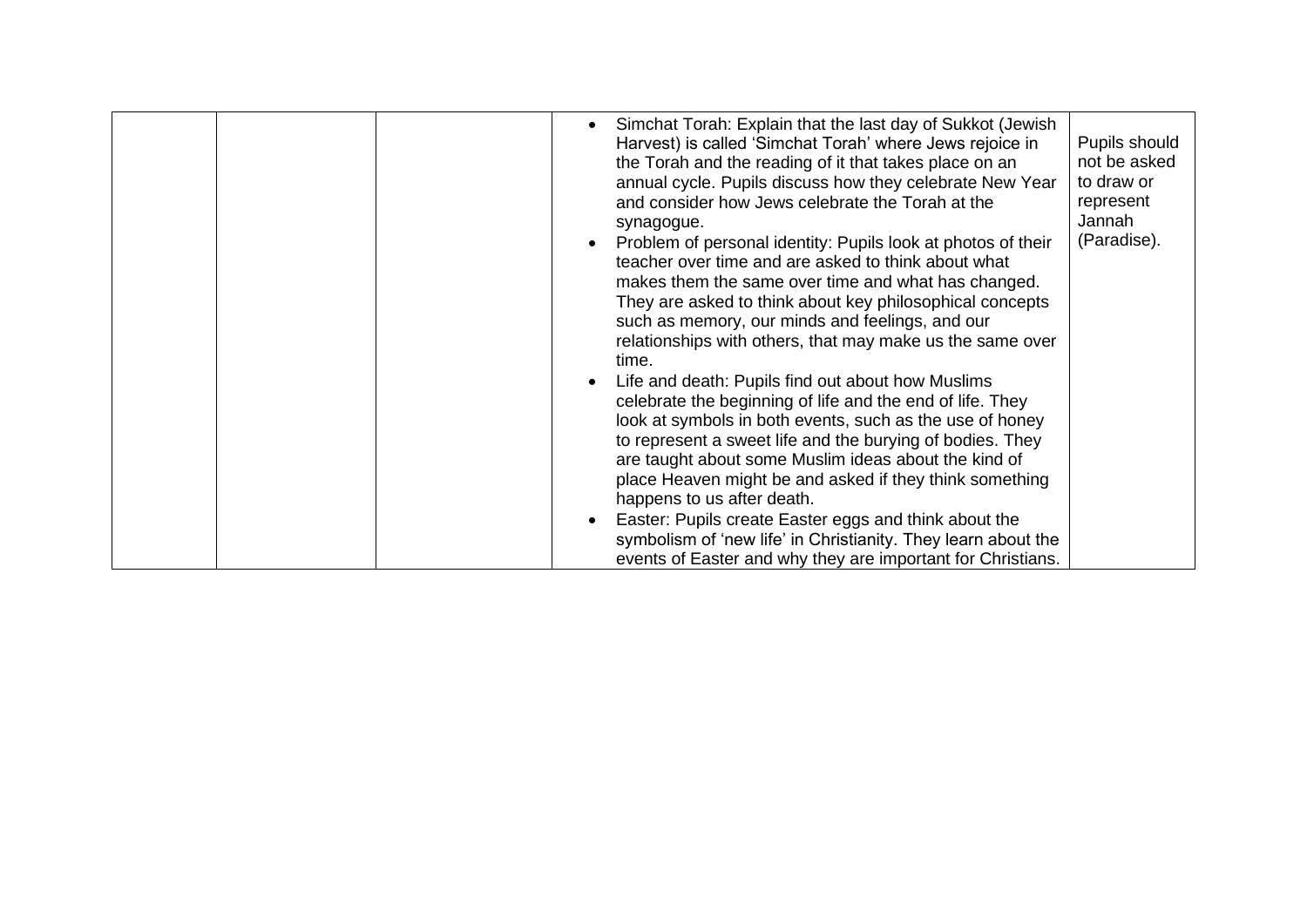| <b>Topic</b>                                                                               | Knowledge                                                                                    | <b>English genre and</b><br>text                                                       | <b>Suggested Activities from Wandsworth SACRE</b>                                                                                                                                                                                                                                                                                                                                                                                                                                                                                                                                                                                                                                                                                                                                                                                                                                                                                                                                                                                                                                                                                     | <b>Points to</b><br>consider                                                                                                                      |
|--------------------------------------------------------------------------------------------|----------------------------------------------------------------------------------------------|----------------------------------------------------------------------------------------|---------------------------------------------------------------------------------------------------------------------------------------------------------------------------------------------------------------------------------------------------------------------------------------------------------------------------------------------------------------------------------------------------------------------------------------------------------------------------------------------------------------------------------------------------------------------------------------------------------------------------------------------------------------------------------------------------------------------------------------------------------------------------------------------------------------------------------------------------------------------------------------------------------------------------------------------------------------------------------------------------------------------------------------------------------------------------------------------------------------------------------------|---------------------------------------------------------------------------------------------------------------------------------------------------|
| What is a<br>promise?                                                                      | Describe what a<br>promise is and<br>what types of<br>promises religious<br>people make      | 'I Promise' by<br>LeBron James<br>Use as a stimulus to<br>write their own<br>promises. | Noah's Ark Story Telling: Share the story of Noah's Ark,<br>considering what Noah was told and the promise he made<br>to God. Ask pupils to consider the feelings of the people in<br>the story through a role-play before writing their own<br>promises. Introduce the concept of sacred writing and the<br>Torah.<br>Leaders: Tell stories about the patriarchs in Judaism,<br>including Abraham, Noah and Moses. Ask pupils to write<br>down what qualities make a good leader. Explain the<br>meaning of the term 'covenant.' Learn about the life events<br>of Jesus and how these are celebrated at Christmas and<br>Easter, through services, songs, art and food. Discuss the<br>challenges Jesus faced and how he influenced the lives of<br>those around him by reflecting on each stage of the story.<br>Trust game: Ask pupils to lead a partner blindfolded<br>around the room. Ask them to consider the skills they<br>used.<br>School contract: Ask pupils to think about what promises<br>we each have to make to live harmoniously in our<br>community. Create a pupil charter that can be used in the<br>classroom. | Noah,<br>Abraham,<br>Moses and<br>Jesus are<br>also<br>prophets in<br>Islam. Pupils<br>should not<br>be asked to<br>draw or<br>represent<br>them. |
| What<br>relationships<br>are<br>important<br>and how do<br>we look<br>after each<br>other? | Describe how we<br>show care and<br>concern for others<br>and to think about<br>who helps us | 'The Smartest Giant'<br>by Julia Donaldson<br>Character<br>descriptions                | Families: Pupils are asked to bring in photos of their<br>$\bullet$<br>families and are taught that there are many different types<br>of families. They are asked to write down ways in which<br>their family and friends help them.<br>The role of the priest: Pupils learn about who a priest is<br>and what job he or she does. They are told that priests<br>represent Jesus in church and may begin to think about<br>why some denominations do not allow women priests.<br>They should think about the qualities a good priest should                                                                                                                                                                                                                                                                                                                                                                                                                                                                                                                                                                                           | Adam is also<br>a prophet in<br>Islam. Pupils<br>should not<br>be asked to<br>draw or<br>represent<br>Adam.                                       |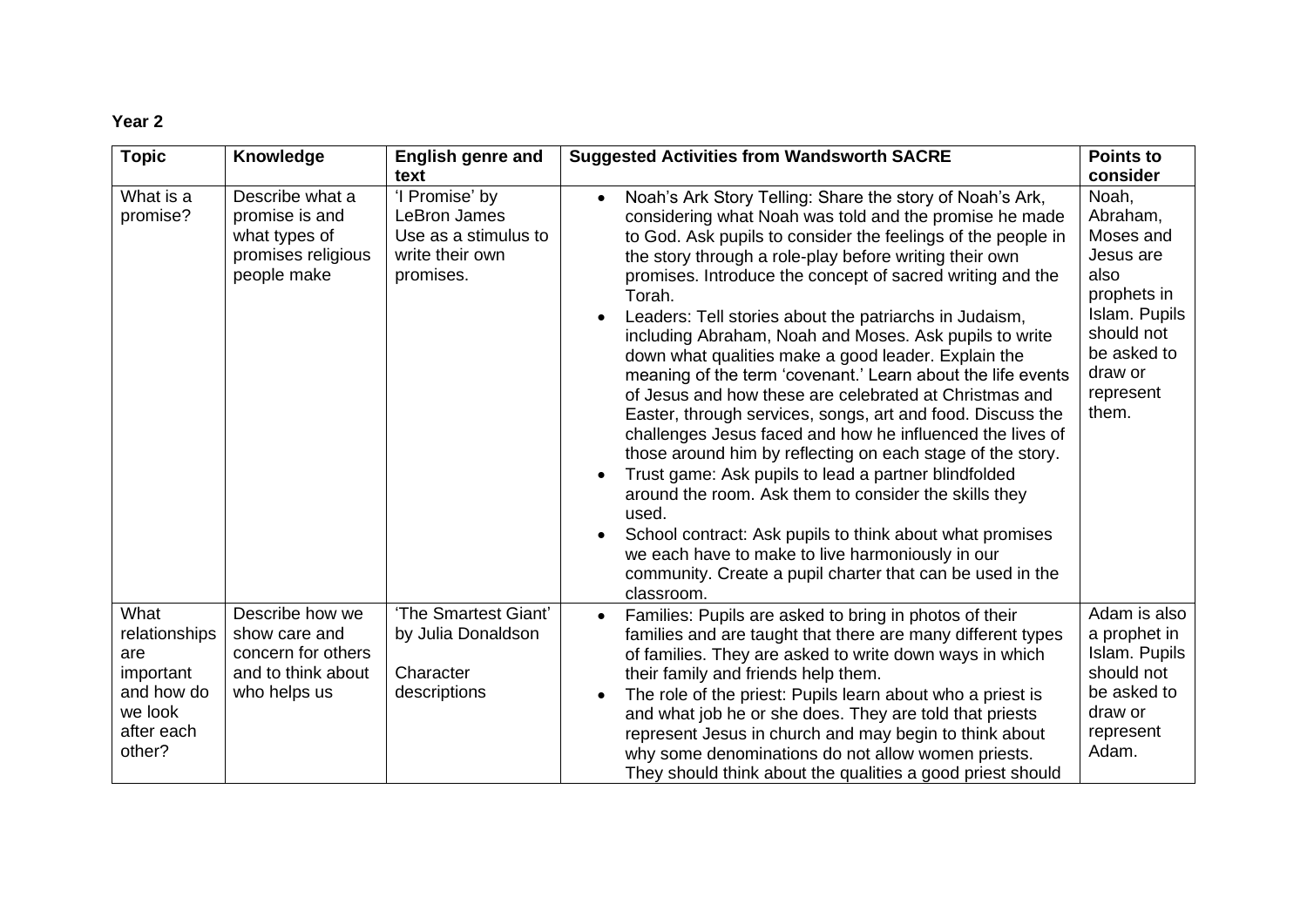|                              |                                                                                                           |                                                                                                                     | have and taught some equivalent words in other religions<br>such as imam.<br>Story telling: Pupils read stories such as 'The Smartest<br>Giant' by Julia Donaldson and are asked to reflect on the<br>relationships in the stories and how different characters did<br>or did not look after others.<br>Charity: Pupils create cakes and other items they can sell<br>for charity. They learn about different groups in their<br>community that might need help, such as the homeless or<br>the sick. Pupils read stories from different religions about<br>giving and are asked why this might be so important to<br>theists and Humanists. They learn about key religious<br>traditions such as the giving of zakat in Islam. Pupils could<br>also collect food and clothes to be given to a food bank.<br>The Environment: Pupils learn about the importance of<br>looking after the environment through story telling and<br>picture enquiries. They learn about the story of Adam and<br>Eve and the command for them to be stewards of the<br>environment. |                                                                                                                                                                                                        |
|------------------------------|-----------------------------------------------------------------------------------------------------------|---------------------------------------------------------------------------------------------------------------------|------------------------------------------------------------------------------------------------------------------------------------------------------------------------------------------------------------------------------------------------------------------------------------------------------------------------------------------------------------------------------------------------------------------------------------------------------------------------------------------------------------------------------------------------------------------------------------------------------------------------------------------------------------------------------------------------------------------------------------------------------------------------------------------------------------------------------------------------------------------------------------------------------------------------------------------------------------------------------------------------------------------------------------------------------------------|--------------------------------------------------------------------------------------------------------------------------------------------------------------------------------------------------------|
| How do<br>people<br>worship? | To describe<br>different ways in<br>which people<br>worship for at least<br>3 of the 6 major<br>religions | Recount/describe<br>the ways people<br>worship<br>Use BBC Teach and<br>Espresso videos<br>and images as<br>stimulus | Puja: Listen to stories associated with popular deities in<br>Hinduism, such as Lakshmi (goddess of wealth); Vishnu<br>(thought by Hindus to become Rama in one of his earthly<br>forms). Explain that Hindus believe that these are<br>incarnations, or represent different aspects, of God. Ask<br>pupils to complete image enquiries on the deities,<br>considering which symbols show beliefs, such as a respect<br>for nature, a belief in justice, and a belief in peace. Re-<br>enact puja whilst explaining the meanings of the different<br>elements.<br>Salah: Pupils learn that Muslims use 99 names to describe<br>Allah and about the life of Muhammad and his belief in one<br>God. Pupils learn that Muslims often represent their beliefs<br>using geometrical patterns to avoid drawing God and<br>pupils could study symmetry in nature, believed to have<br>been created by God. Pupils watch a video showing the                                                                                                                             | Pupils may<br>be worried<br><b>or</b><br>concerned<br>about re-<br>enacting<br>ceremonies<br>from<br>different<br>religious and<br>choose<br>alternative<br>activities.<br><b>Pupils</b><br>should not |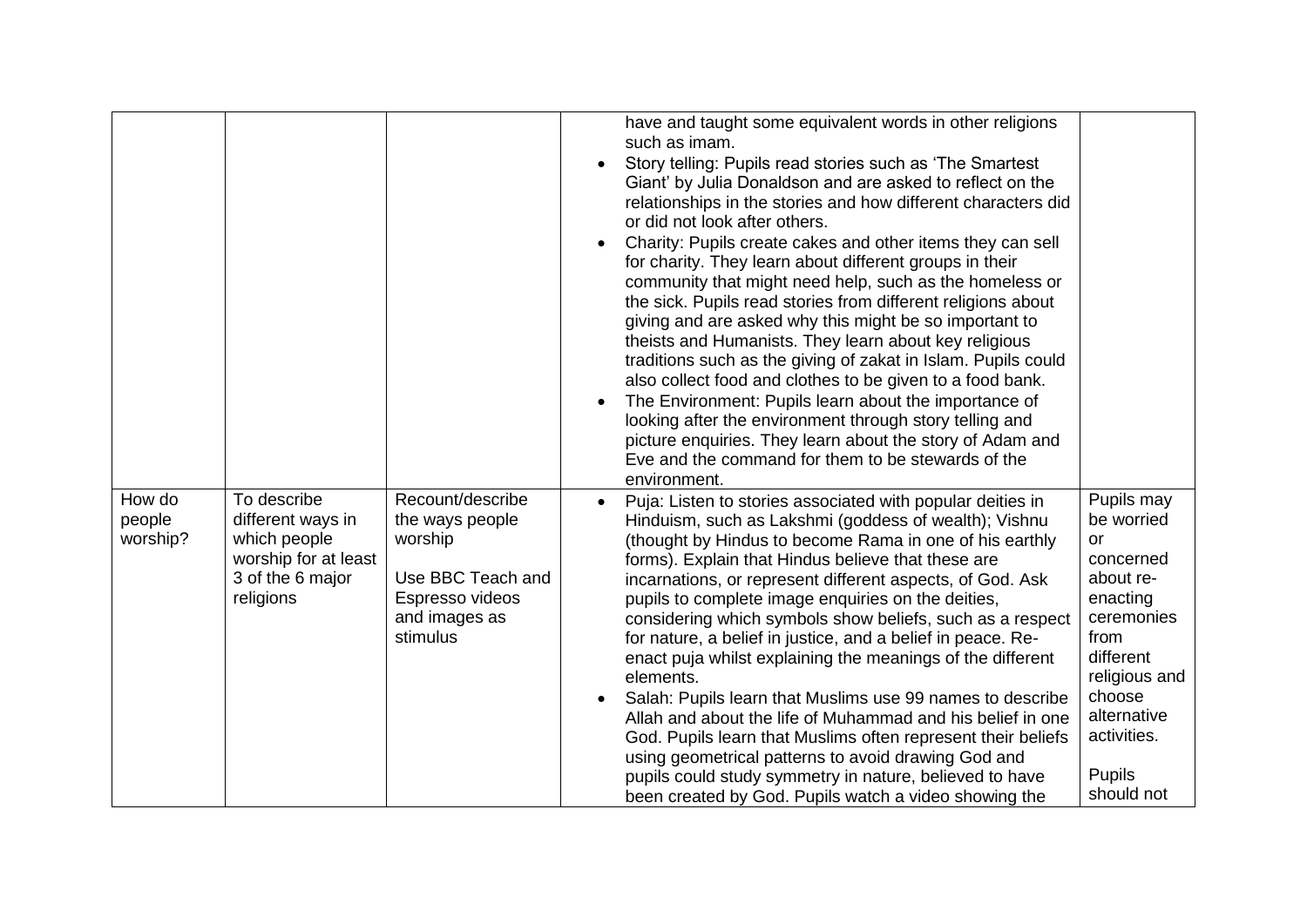|  | different stages of Muslim prayer and think about why it is<br>important to be clean beforehand, to be quiet and to say<br>thank you as well as sorry.<br>Eucharist: Pupils learn about the Last Supper and<br>complete a re-enactment activity, if they would like, to<br>show what happens. They should write down something<br>they are thankful for and something they are sorry about.<br>Teachers should always explain that re-enactment<br>activities are not religious in nature.<br>Amrit ceremony: Pupils learn about the Amrit ceremony<br>and how Sikhs worship. They can make prashad and<br>should be asked about the importance of sharing this with<br>others. | be asked to<br>draw or<br>represent<br>any of the<br>prophets or<br>Allah. |
|--|---------------------------------------------------------------------------------------------------------------------------------------------------------------------------------------------------------------------------------------------------------------------------------------------------------------------------------------------------------------------------------------------------------------------------------------------------------------------------------------------------------------------------------------------------------------------------------------------------------------------------------------------------------------------------------|----------------------------------------------------------------------------|
|--|---------------------------------------------------------------------------------------------------------------------------------------------------------------------------------------------------------------------------------------------------------------------------------------------------------------------------------------------------------------------------------------------------------------------------------------------------------------------------------------------------------------------------------------------------------------------------------------------------------------------------------------------------------------------------------|----------------------------------------------------------------------------|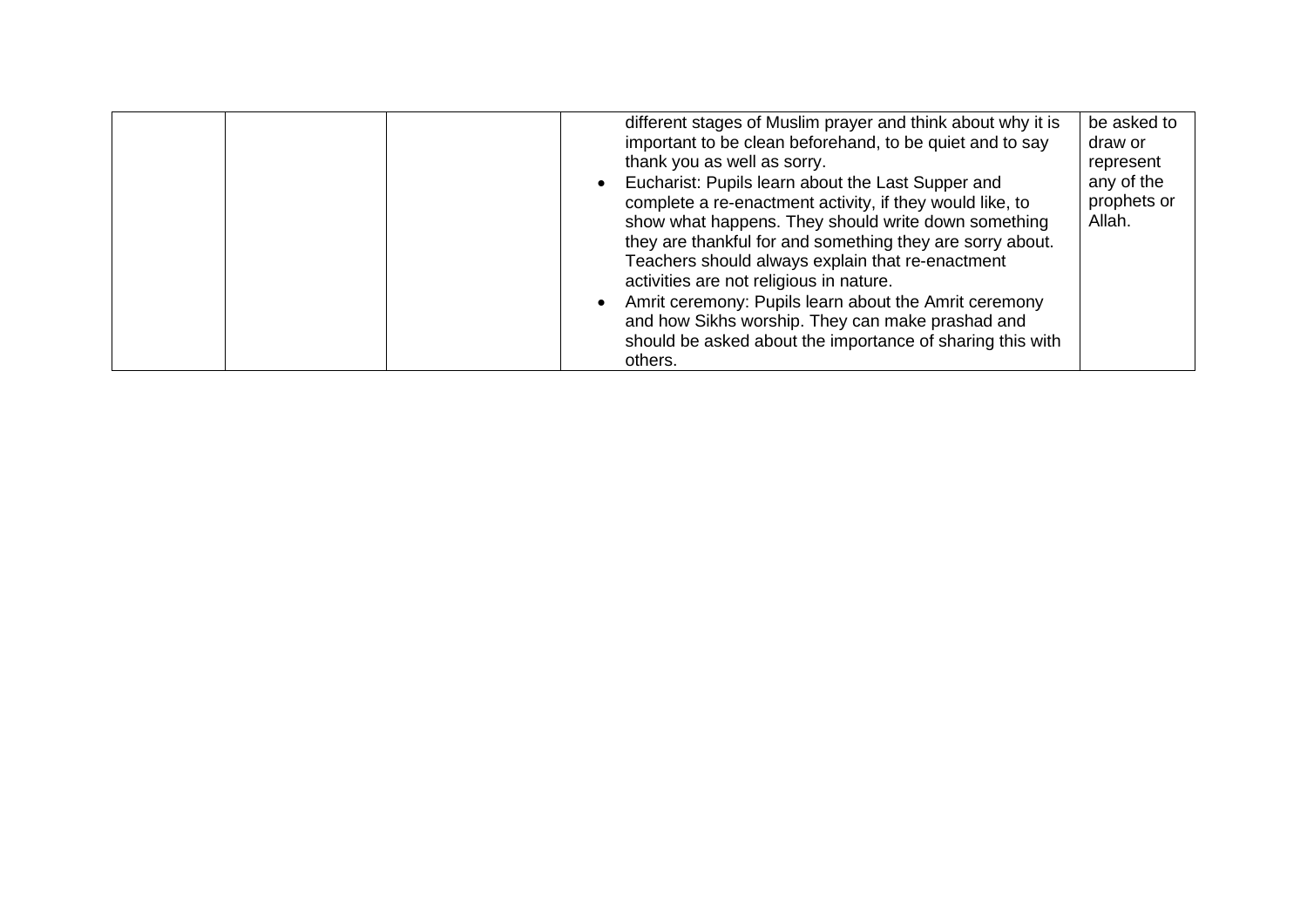| <b>Topic</b>        | Knowledge                                                                                                                                                                                                                                                                                                                                 | <b>English genre</b>                                                                                                                                                                                                                                                                      | <b>Suggested Activities from Wandsworth SACRE</b>                                                                                                                                                                                                                                                                                                                                                                                                                                                                                                                                                                                                                                                                                                                                                                                                                                                                                                                                                                                                                                                                                                                                                                                                                                                  | <b>Points to</b>                                                             |
|---------------------|-------------------------------------------------------------------------------------------------------------------------------------------------------------------------------------------------------------------------------------------------------------------------------------------------------------------------------------------|-------------------------------------------------------------------------------------------------------------------------------------------------------------------------------------------------------------------------------------------------------------------------------------------|----------------------------------------------------------------------------------------------------------------------------------------------------------------------------------------------------------------------------------------------------------------------------------------------------------------------------------------------------------------------------------------------------------------------------------------------------------------------------------------------------------------------------------------------------------------------------------------------------------------------------------------------------------------------------------------------------------------------------------------------------------------------------------------------------------------------------------------------------------------------------------------------------------------------------------------------------------------------------------------------------------------------------------------------------------------------------------------------------------------------------------------------------------------------------------------------------------------------------------------------------------------------------------------------------|------------------------------------------------------------------------------|
| Christianity        | Understand the<br>importance of<br>Christian artefacts,<br>people and stories.<br>Understand the key<br>values of<br>Christianity and how<br>it influences a<br>Christian persons<br>life.<br>Explain the<br>similarities and<br>differences between<br>Christianity and<br>other religions.<br>See Appendix 1 for<br>key facts/knowledge | and text<br>Poetry<br>Listen to Christian<br>songs and<br>describe features.<br>Use Singup<br><b>Rivers of</b><br><b>Babylon</b><br>How can I<br>keep from<br>singing<br>l've got<br>peace like<br>a river<br>Write a song/poem<br>about what is<br>important to them<br>and their values | Trinity: Pupils are taught, in brief, that Christians believe<br>there are three parts to God: Father, Son and Holy Spirit.<br>They learn about the creation story and should describe<br>how it shows God's power (omnipotence) as well as some<br>of the stories of Jesus' teachings and his death, and how<br>these show God's love.<br>Gospel stories: Pupils are introduced to some of the<br>stories about Jesus in the Gospels, such as the Birth<br>Narratives. They explore what can be learnt about Jesus<br>from the different stories, and consider differences in how<br>people, such as shepherds, women, the sick and the poor,<br>were treated at this time, and why these people were<br>chosen to visit Jesus. They should consider who in society<br>is not treated equally today and who might be asked to<br>visit Jesus if he was being born today. Pupils could also<br>learn about other religions that use the Bible today, such<br>as Rastafarians.<br>Psalms: Pupils listen to musical forms of psalms in the<br>Bible and are asked to describe how it makes them feel<br>and why, then, might religious people use music as well as<br>art to worship. Pupils should write songs about what is<br>important to them and their views about how they ought to<br>behave | consider<br>Listen to<br>songs and<br>avoid<br>learning/<br>singing<br>them. |
| <b>Celebrations</b> | To explain the<br>nature and purpose<br>of festivals and<br>celebrations.<br>Recognise the<br>similarities and<br>differences of                                                                                                                                                                                                          | Recount of the<br>celebrations of at<br>least 3 of the 6<br>major religions<br>Use espresso<br>videos and images<br>for stimulus.                                                                                                                                                         |                                                                                                                                                                                                                                                                                                                                                                                                                                                                                                                                                                                                                                                                                                                                                                                                                                                                                                                                                                                                                                                                                                                                                                                                                                                                                                    |                                                                              |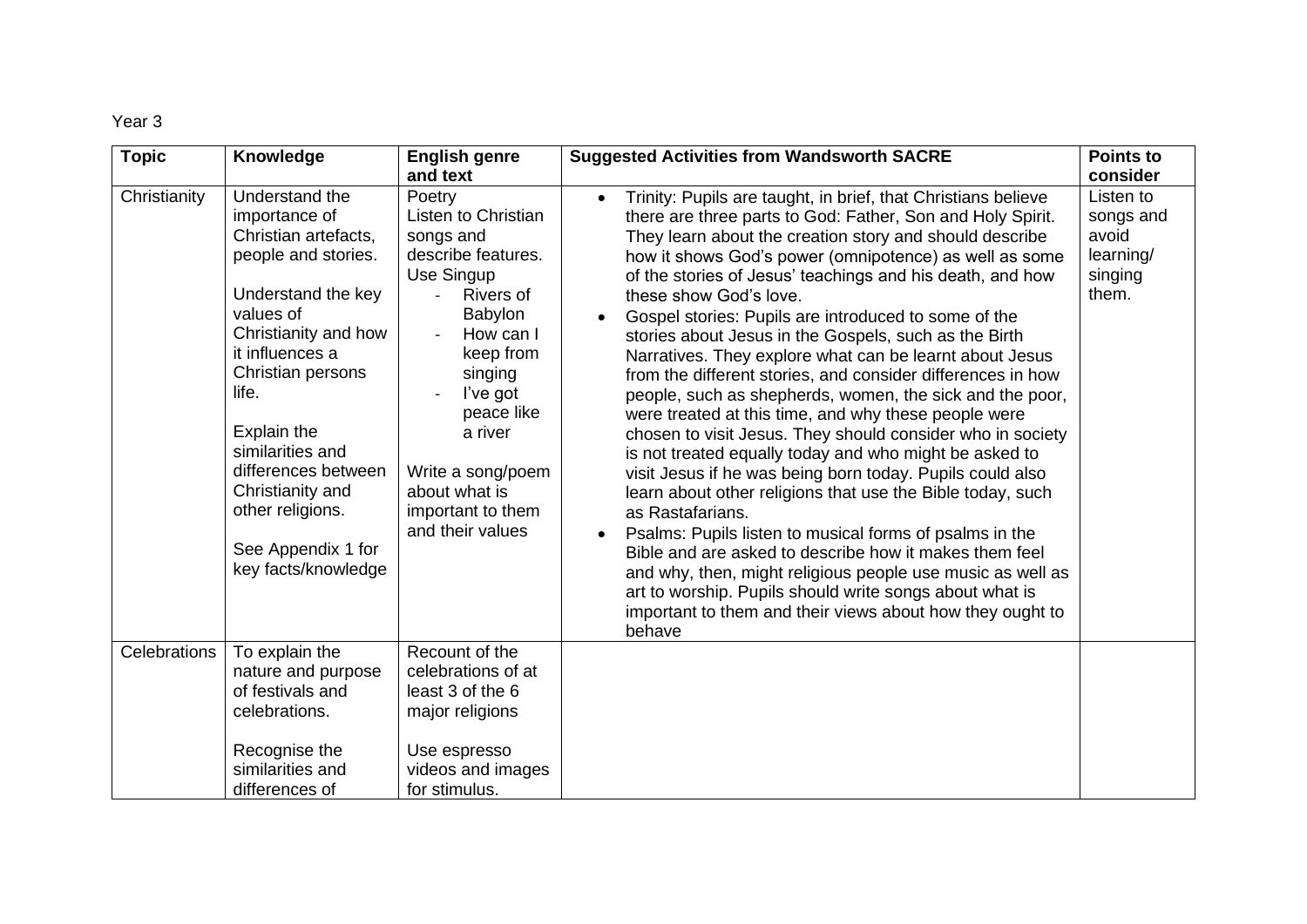|          | celebrations from at   |                    |              |
|----------|------------------------|--------------------|--------------|
|          | least 3 of the major   |                    |              |
|          | religions.             |                    |              |
| Being    | Recognising what to    | Thank you by       | Consider the |
| Thankful | be thankful for -      | Joseph Coelho      | context of   |
|          | family, home, talents  | 'Thankful' Eileen  | the class    |
|          |                        | Spinelli           | and          |
|          | Ways of showing        | Use as stimulus to | experiences  |
|          | thanks                 | write about what   | of lockdown  |
|          |                        | they are thankful  | when         |
|          | How do people          | for.               | reading      |
|          | show they are          |                    | Thank you    |
|          | thankful in at least 3 |                    | by Joseph    |
|          | of the six major       |                    | Coelho       |
|          | religions              |                    |              |
|          | See Appendix 2         |                    |              |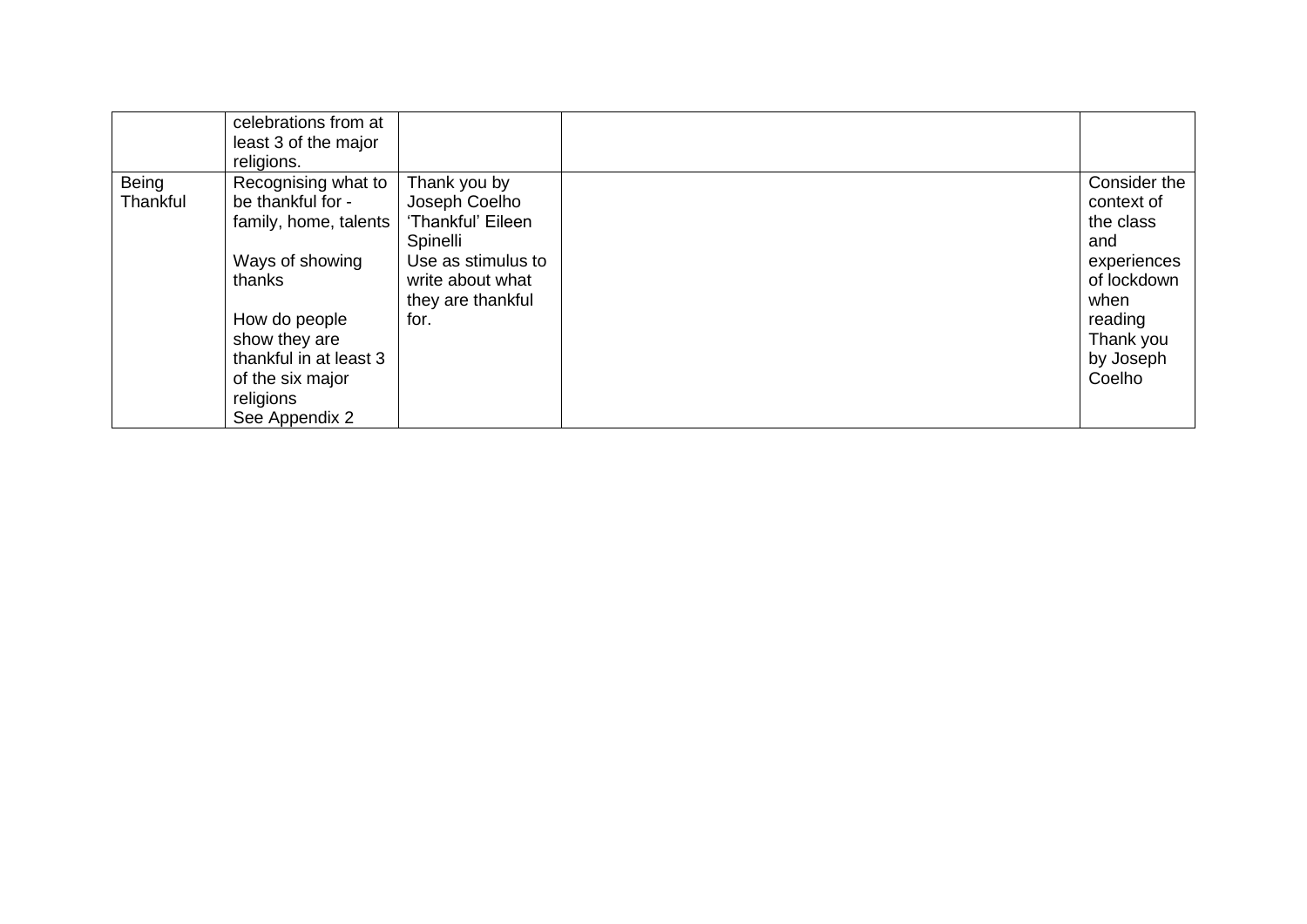| <b>Topic</b>   | Knowledge                                                                                                                                                                                                                                                                                                                        | <b>English genre</b>                                                                                                 | <b>Suggested Activities from Wandsworth SACRE</b>                                                                                                                                                                                                                                                                                                                                                                                                                                                                                                                                                                                                                                                                                                                                                                                                                                                                                                                                                                                                                                                                                                                                                                                         | <b>Points to</b>                                                                                                                                                                                 |
|----------------|----------------------------------------------------------------------------------------------------------------------------------------------------------------------------------------------------------------------------------------------------------------------------------------------------------------------------------|----------------------------------------------------------------------------------------------------------------------|-------------------------------------------------------------------------------------------------------------------------------------------------------------------------------------------------------------------------------------------------------------------------------------------------------------------------------------------------------------------------------------------------------------------------------------------------------------------------------------------------------------------------------------------------------------------------------------------------------------------------------------------------------------------------------------------------------------------------------------------------------------------------------------------------------------------------------------------------------------------------------------------------------------------------------------------------------------------------------------------------------------------------------------------------------------------------------------------------------------------------------------------------------------------------------------------------------------------------------------------|--------------------------------------------------------------------------------------------------------------------------------------------------------------------------------------------------|
| Hinduism       | Understand the<br>importance of<br>Hindu artefacts,<br>people and stories.<br>Understand the key<br>values of Hinduism<br>and how it<br>influences a Hindu<br>persons life.<br><b>Explain the</b><br>similarities and<br>differences<br>between Hinduism<br>and other religions.<br>See Appendix 1 for<br>key<br>facts/knowledge | and text<br>The story of<br>Ganesha<br>The story of Diwali                                                           | Symbols: Pupils look at different pictures of Hindu deities<br>$\bullet$<br>and learn about different symbols present within them. They<br>are taught that they are representative of different Hindu<br>beliefs and aspects of God.<br>Reincarnation: Pupils are taught about the concept of<br>reincarnation. They play a game of Snakes and Ladders and<br>write down good and bad actions, depending on how they<br>affect people, animals and the environment and add these<br>to their boards. They could also learn about reincarnation by<br>standing in a circle and moving around as the teacher<br>guides them through the stages of reincarnation.<br>Ahimsa: Pupils learn about how animals are used for<br>entertainment, food and for medical testing. They learn<br>about the Hindu concept of ahimsa and think about how a<br>Hindu might respond to using animals in this way. Pupils<br>take part in a debate on eating meat where they take on the<br>role of different characters, such as a farmer, a vegan and a<br>Hindu worshipper.<br>Yoga: Pupils try different yoga positions and are asked how<br>it makes them feel. They consider the importance of using<br>yoga as a tool for calm and focus in Hinduism | consider<br>Consider the<br>context of the<br>class before<br>talking about<br>death and<br>afterlife<br>The swastika<br>was also the<br>symbol used<br>by the Nazi<br>in WWI and<br><b>WWII</b> |
| <b>Sikhism</b> | Understand the<br>importance of Sikh<br>artefacts, people<br>and stories.<br>Understand the key<br>values of Sikhism<br>and how it<br>influences a Sikh<br>persons life.                                                                                                                                                         | Fiction<br>The Milk and the<br>Jasmine Flower<br><b>Religious Studies</b><br>KS1: Sikh stories -<br><b>BBC Teach</b> | Guru Nanak: Pupils learn about the story of Guru Nanak and<br>identify elements of the story that showed he believed in<br>equality, such as his use of Muslim and Hindu clothing and<br>his comments on there only being one God. Pupils should<br>write a police report, or equivalent, to consolidate their<br>learning about the events, such as when Guru Nanak went<br>missing. They could consider why his views may have been<br>controversial at the time but why so many think they are<br>important today.                                                                                                                                                                                                                                                                                                                                                                                                                                                                                                                                                                                                                                                                                                                     | Consider the<br>context of the<br>class before<br>teaching<br>about<br>war/particular<br>wars                                                                                                    |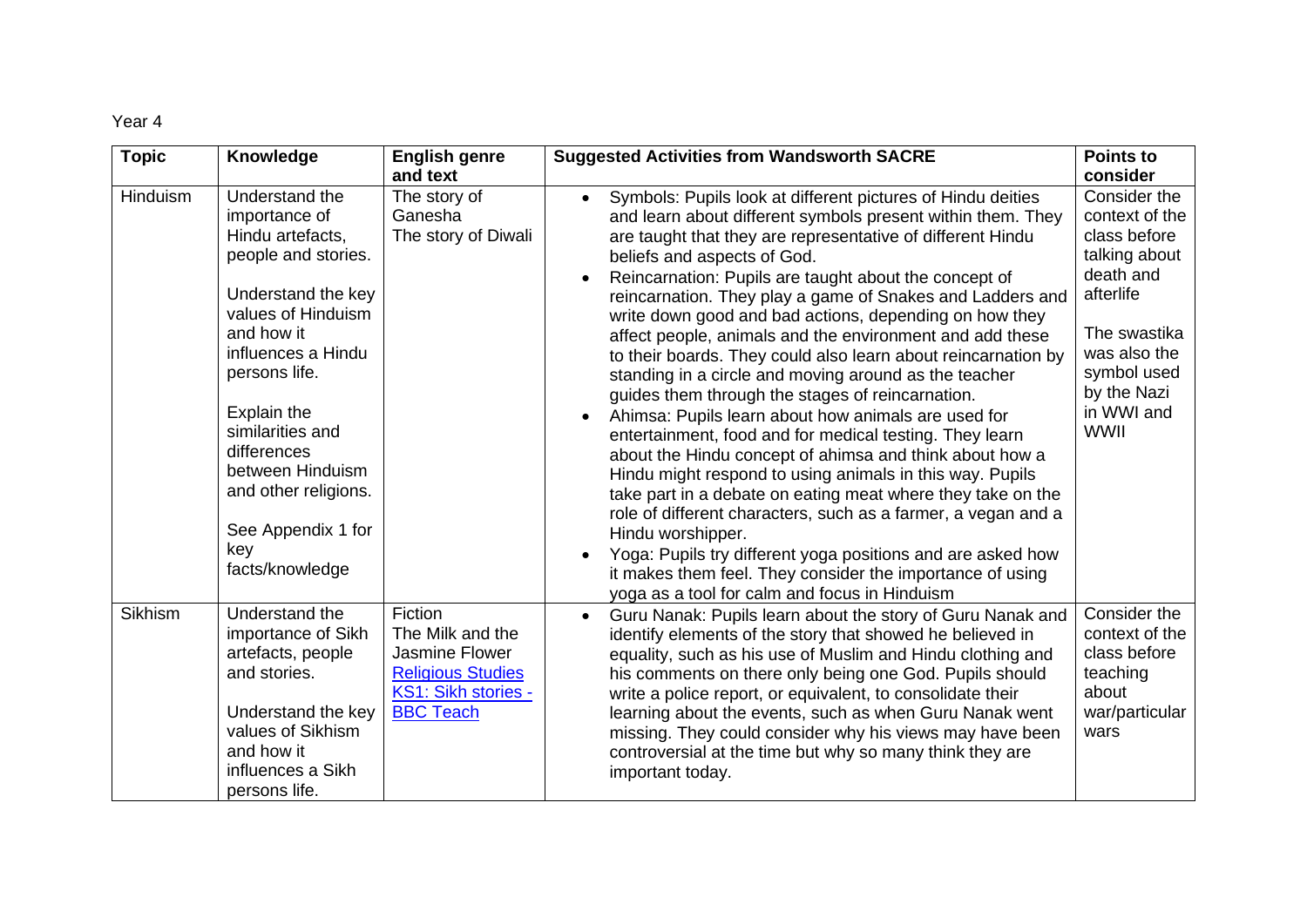|         | Explain the<br>similarities and<br>differences<br>between Sikhism<br>and other religions.<br>See Appendix 1 for<br>key<br>facts/knowledge                                                  |                                                                                                                          | Guru Gobind Singh and War: Pupils consider the use of<br>$\bullet$<br>violence by Guru Gobind Singh, and the events of his life, as<br>well as the concept of 'just war.' They begin to learn about<br>wars that are going around the world and think about, using<br>Just War criteria (such as not killing civilians, doing it for the<br>right reasons etc.) to explain why these would not be seen<br>as just by many Sikhs.<br>Gender equality: Pupils should look at different cards that<br>$\bullet$<br>show pictures of women in non-stereotypical roles today and<br>pictures of women in the past. They should reflect on what<br>has changed and why this is important. Pupils then learn<br>about how Sikhs show gender equality e.g. through sitting<br>together at langar and the words of the Guru Granth Sahib.<br>The use of the kirpan: Pupils learn about the use of the 5Ks<br>$\bullet$<br>and think about the symbols behind each one. They should<br>begin to think about the law relating to the right to practise<br>one's religion, and whether the kirpan should be allowed.<br>Using knowledge of Sikh rules on war and justice, they<br>should write a letter explaining why Sikhs should be allowed<br>to carry their kirpan. |                                                                                               |
|---------|--------------------------------------------------------------------------------------------------------------------------------------------------------------------------------------------|--------------------------------------------------------------------------------------------------------------------------|--------------------------------------------------------------------------------------------------------------------------------------------------------------------------------------------------------------------------------------------------------------------------------------------------------------------------------------------------------------------------------------------------------------------------------------------------------------------------------------------------------------------------------------------------------------------------------------------------------------------------------------------------------------------------------------------------------------------------------------------------------------------------------------------------------------------------------------------------------------------------------------------------------------------------------------------------------------------------------------------------------------------------------------------------------------------------------------------------------------------------------------------------------------------------------------------------------------------------------------------------------------|-----------------------------------------------------------------------------------------------|
| Charity | Identify why charity<br>is important to<br>people from<br>different religions.<br>Understand how<br>the idea of charity<br>is often linked to<br>religion and<br>religious special<br>days | Presentation on<br>why a chosen<br>charity is important<br>and persuasive<br>writing for why<br>people should<br>donate. | Charity: Pupils learn about zakat in Islam and calculate how much<br>would be given away, depending on different earnings. They should<br>think about why charity is important and who they would give their<br>money to.                                                                                                                                                                                                                                                                                                                                                                                                                                                                                                                                                                                                                                                                                                                                                                                                                                                                                                                                                                                                                                    | Ensure<br>charities<br>chosen are<br>appropriate<br>for children<br>including<br>affiliations |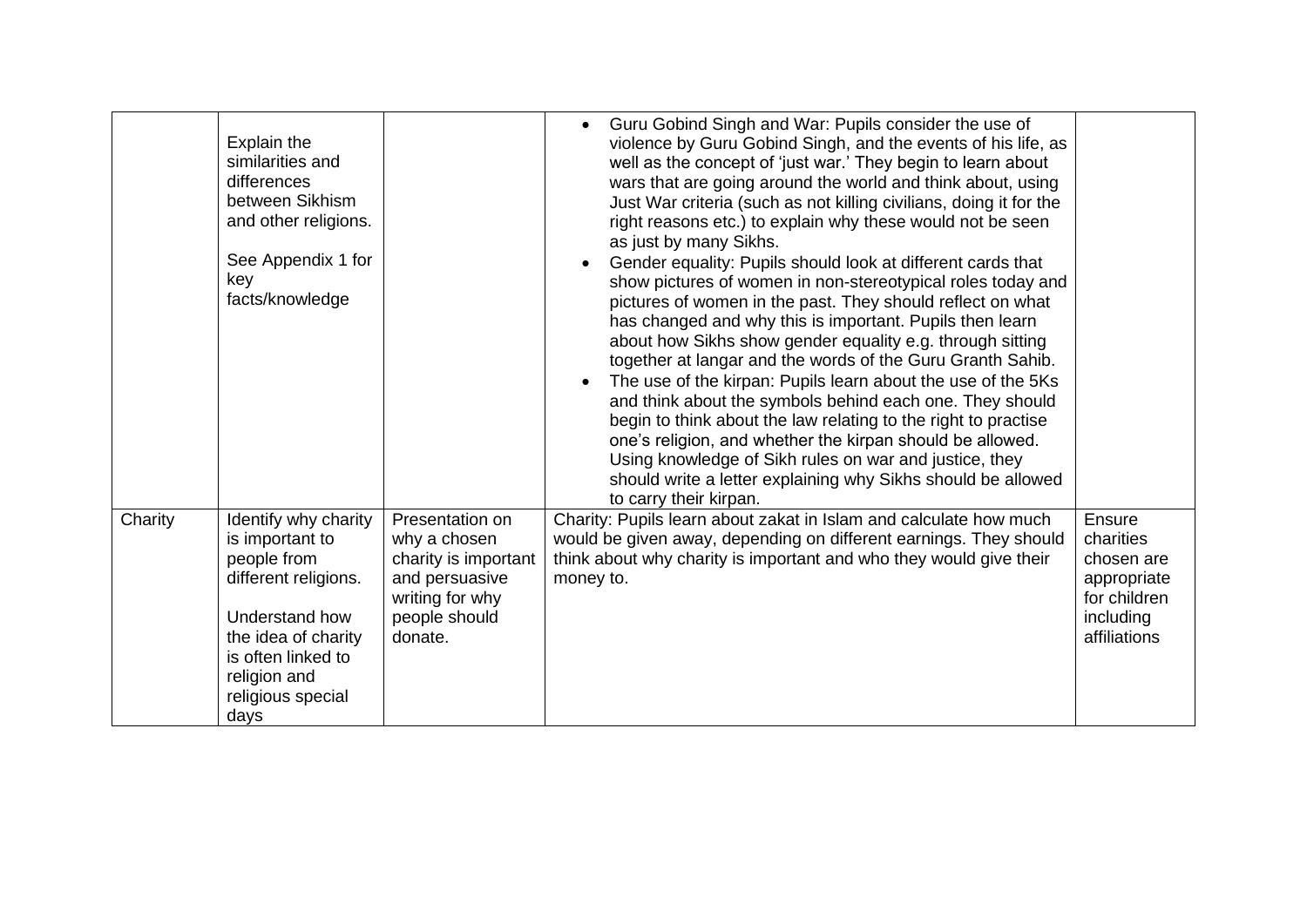| <b>Topic</b>    | Knowledge                                                                                                                                                                                                                                                                                                                    | <b>English genre and</b>                                                                                                                       | <b>Suggested Activities from Wandsworth SACRE</b>                                                                                                                                                                                                                                                                                                                                                                                                                                                                                                                                                                                                                                                                                                                                                                                                                                                                                                                                                                                                                                                                                                                                                                                                                                                                                                                                                                | <b>Points to</b>                                                                                             |
|-----------------|------------------------------------------------------------------------------------------------------------------------------------------------------------------------------------------------------------------------------------------------------------------------------------------------------------------------------|------------------------------------------------------------------------------------------------------------------------------------------------|------------------------------------------------------------------------------------------------------------------------------------------------------------------------------------------------------------------------------------------------------------------------------------------------------------------------------------------------------------------------------------------------------------------------------------------------------------------------------------------------------------------------------------------------------------------------------------------------------------------------------------------------------------------------------------------------------------------------------------------------------------------------------------------------------------------------------------------------------------------------------------------------------------------------------------------------------------------------------------------------------------------------------------------------------------------------------------------------------------------------------------------------------------------------------------------------------------------------------------------------------------------------------------------------------------------------------------------------------------------------------------------------------------------|--------------------------------------------------------------------------------------------------------------|
|                 |                                                                                                                                                                                                                                                                                                                              | text                                                                                                                                           |                                                                                                                                                                                                                                                                                                                                                                                                                                                                                                                                                                                                                                                                                                                                                                                                                                                                                                                                                                                                                                                                                                                                                                                                                                                                                                                                                                                                                  | consider                                                                                                     |
| Islam           | Understand the<br>importance of<br>Islamic artefacts,<br>people and<br>stories.<br>Understand the<br>key values of<br>Islam and how it<br>influences a<br>Muslim persons<br>life.<br>Explain the<br>similarities and<br>differences<br>between Islam and<br>other religions.<br>See Appendix 1<br>for key<br>facts/knowledge | A day in the life<br>of/diary entry of a<br>muslim child                                                                                       | Beliefs about God and Muhammad: Pupils learn about<br>Muhammad and what he believed about God. They are taught<br>that many of the stories in the Torah and the Bible are similar<br>to those in the Qur'an and shown, using maps and timelines,<br>where these originated. Pupils should describe why<br>Muhammad was a good leader, and could do this through a<br>card sort where they sort information according to whether it<br>demonstrates his belief in equality, his belief in peace and only<br>fighting when it is necessary, or his faithfulness to one God.<br>Teachers can also introduce the difference between different<br>denominations in Islam.<br>Hajj: Pupils learn about the events of Hajj and why they are<br>important. They create board games or posters to show the<br>different places Muslims might go and why. In particular, pupils<br>should focus on the use of white clothing to represent equality<br>in the ummah and the religious origins of Eid.<br>Ramadan: Pupils learn about the events of Ramadan, who<br>does not need to fast and why Muslims may choose to fast and<br>then give money to poorer members of the ummah. They<br>should write down what would be challenging about this and<br>what they might learn. Pupils share food and discuss the<br>importance of giving some food to others. The class can collect<br>food to give to a homeless shelter. | <b>Pupils</b><br>should<br>not be<br>asked to<br>draw or<br>represent<br>any of the<br>prophets<br>or Allah. |
| <b>Buddhism</b> | Understand the<br>importance of<br>Buddhist artefacts,<br>people and<br>stories.<br>Understand the<br>key values of                                                                                                                                                                                                          | Fiction<br>The story of the<br>talkative tortoise<br>The story of<br><b>Buddha</b><br>The story of the<br>blind men $-$ to<br>make a judgement | The life of the Buddha: Pupils learn about the life of the<br>Buddha and the Four Sights that changed how he viewed the<br>world. At each stage of the story, they could create a freeze-<br>frame to show what the Buddha saw and be asked to explain<br>the feelings of those involved. They could write a diary entry<br>describing what happened.<br>The life of a Buddhist monk: Pupils learn about the different<br>precepts and are taught that monks follow many more. They                                                                                                                                                                                                                                                                                                                                                                                                                                                                                                                                                                                                                                                                                                                                                                                                                                                                                                                              |                                                                                                              |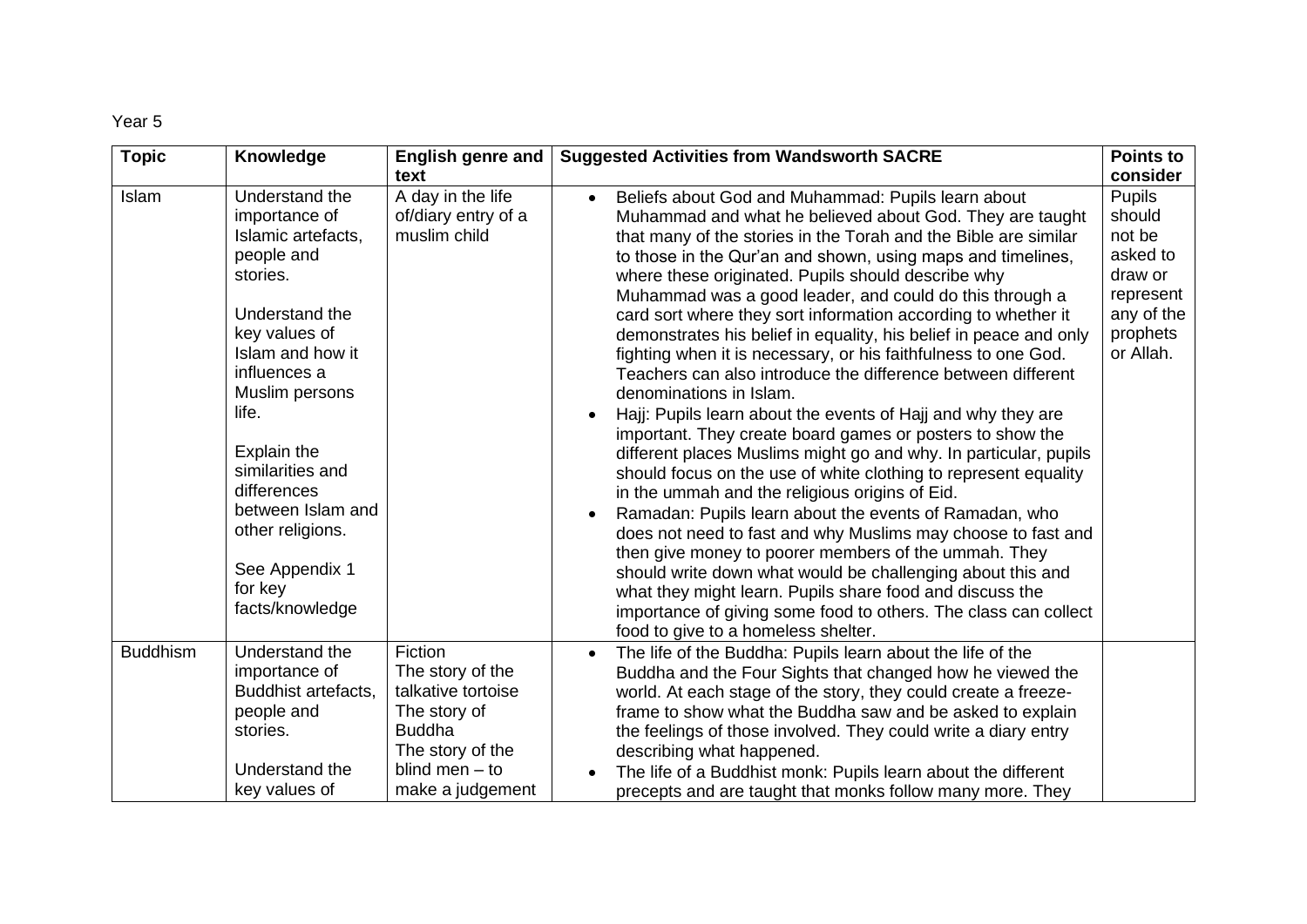|            | Buddhism and<br>how it influences a<br><b>Buddhist persons</b><br>life.<br>Explain the<br>similarities and<br>differences<br>between<br>Buddhism and<br>other religions.<br>See Appendix 1<br>for key<br>facts/knowledge     | you need to know<br>the whole story       | are taught about a day in the life of a Buddhist monk and<br>should draw pictures to describe each precept they follow,<br>such as to show the bed they might use and the food they<br>might eat. They should think about why other Buddhists in the<br>community provide food and what might be challenging for<br>monks, such as leaving their families behind.<br>Meditation: Pupils consider the importance of 'letting go'<br>through practising meditation. They consider how this might<br>help people in their daily lives and why it has become so<br>popular outside of Buddhism. |  |
|------------|------------------------------------------------------------------------------------------------------------------------------------------------------------------------------------------------------------------------------|-------------------------------------------|---------------------------------------------------------------------------------------------------------------------------------------------------------------------------------------------------------------------------------------------------------------------------------------------------------------------------------------------------------------------------------------------------------------------------------------------------------------------------------------------------------------------------------------------------------------------------------------------|--|
| Commitment | To understand<br>what commitment<br>means and how it<br>can be<br>demonstrated in<br>different ways:<br>Coming of<br>age rituals<br>Marriage<br>Look at examples<br>in at least 3 of the<br>6 major religions<br>or humanism | Recount of a<br>coming of age<br>ceremony |                                                                                                                                                                                                                                                                                                                                                                                                                                                                                                                                                                                             |  |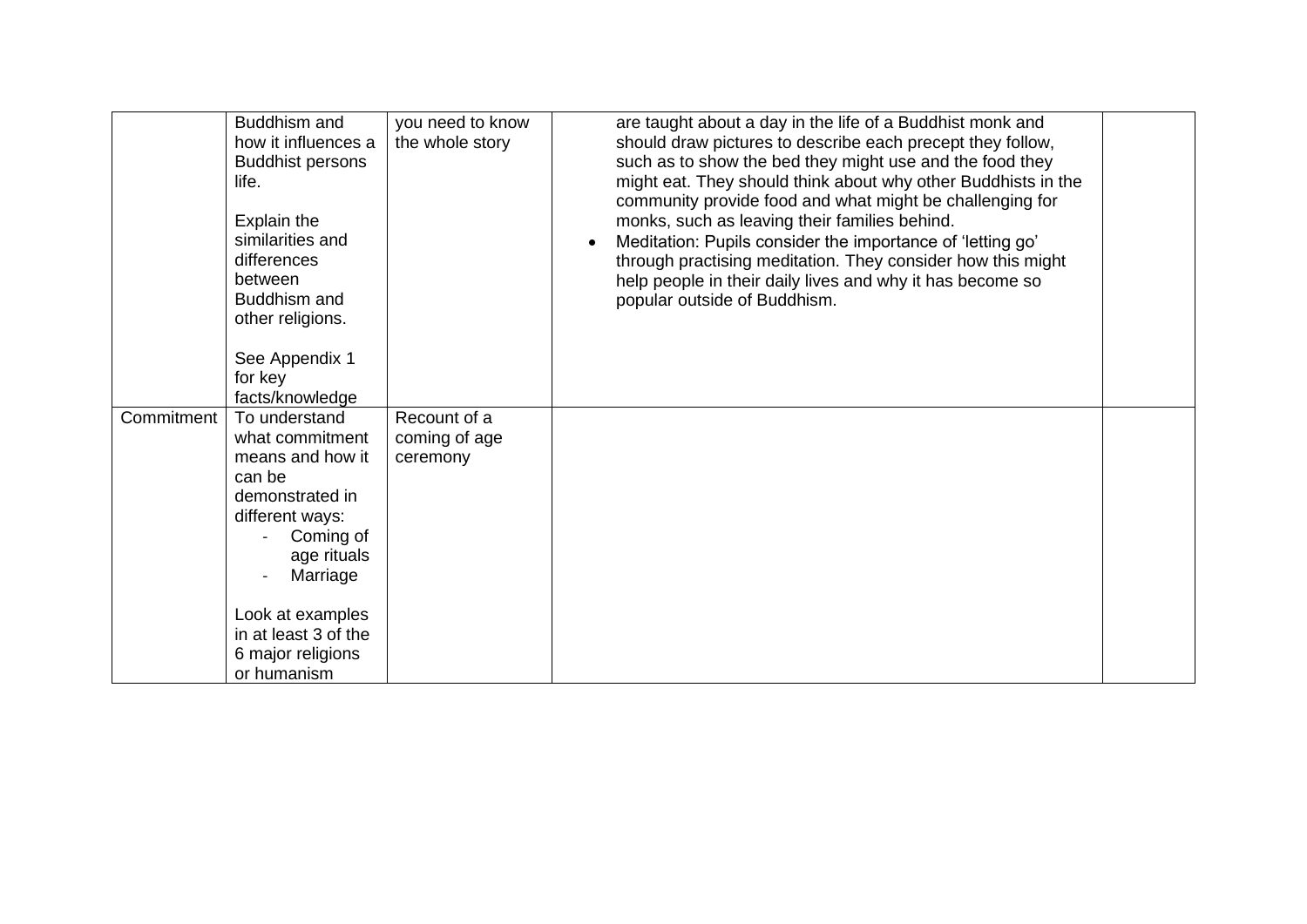| <b>Topic</b> | Knowledge                                                                                                                                                                                                                                                                                                                 | <b>English genre</b>                                                         | <b>Suggested Activities from Wandsworth SACRE</b>                                                                                                                                                                                                                                                                                                                                                                                                                                                                                                                                                                                                                                                                                                                                                                                                                                                                                                                                                                                                                                                                                                                                                                                                                                                                                                                                                                                                                                                                                                                                                                                                                                                                                                                                                                                                | <b>Points</b>                                                                                                                |
|--------------|---------------------------------------------------------------------------------------------------------------------------------------------------------------------------------------------------------------------------------------------------------------------------------------------------------------------------|------------------------------------------------------------------------------|--------------------------------------------------------------------------------------------------------------------------------------------------------------------------------------------------------------------------------------------------------------------------------------------------------------------------------------------------------------------------------------------------------------------------------------------------------------------------------------------------------------------------------------------------------------------------------------------------------------------------------------------------------------------------------------------------------------------------------------------------------------------------------------------------------------------------------------------------------------------------------------------------------------------------------------------------------------------------------------------------------------------------------------------------------------------------------------------------------------------------------------------------------------------------------------------------------------------------------------------------------------------------------------------------------------------------------------------------------------------------------------------------------------------------------------------------------------------------------------------------------------------------------------------------------------------------------------------------------------------------------------------------------------------------------------------------------------------------------------------------------------------------------------------------------------------------------------------------|------------------------------------------------------------------------------------------------------------------------------|
|              |                                                                                                                                                                                                                                                                                                                           | and text                                                                     |                                                                                                                                                                                                                                                                                                                                                                                                                                                                                                                                                                                                                                                                                                                                                                                                                                                                                                                                                                                                                                                                                                                                                                                                                                                                                                                                                                                                                                                                                                                                                                                                                                                                                                                                                                                                                                                  | to                                                                                                                           |
|              |                                                                                                                                                                                                                                                                                                                           |                                                                              |                                                                                                                                                                                                                                                                                                                                                                                                                                                                                                                                                                                                                                                                                                                                                                                                                                                                                                                                                                                                                                                                                                                                                                                                                                                                                                                                                                                                                                                                                                                                                                                                                                                                                                                                                                                                                                                  | consider                                                                                                                     |
| Judaism      | Understand the<br>importance of<br>Jewish artefacts,<br>people and stories.<br>Understand the key<br>values of Judaism<br>and how it<br>influences a Jewish<br>persons life.<br>Explain the<br>similarities and<br>differences<br>between Judaism<br>and other religions.<br>See Appendix 1 for<br>key<br>facts/knowledge | Newspaper report<br>linked to Passover<br><b>BBC Teach video</b><br>resource | Moses and the story of Passover: Pupils learn about the story<br>$\bullet$<br>of Moses through clips, such as those from the Prince of Egypt,<br>or the 'Google Exodus'<br>https://www.youtube.com/watch?v=BlxToZmJwdl They should<br>consider how Moses and the other people in the story felt at<br>different times in Moses' life, and the challenges he faced.<br>Pupils could create storybooks, write newspaper reports, and<br>take part in a re-enactment Passover meal where they discuss<br>the symbols of each item. Pupils could also study other times<br>when Jews have been persecuted and why they might have<br>referred to fleeing as another 'Exodus.' Pupils could begin a<br>campaign to help refugees who are entering the UK or even<br>their school.<br>The Decalogue: Pupils consider the Mitzvot and<br>commandments found within the Torah. They are taught about<br>the importance of the Torah through looking at how it is touched<br>and how it is kept in the synagogue. They can think about how<br>the commandments affect different Jewish groups today, and<br>investigate the difference between Orthodox and Reform<br>interpretations of the Torah.<br>Rosh Hashanah: Pupils learn about Rosh Hashanah and how<br>Jews commemorate the world's creation and a new start. They<br>can make their own resolutions and think about what they have<br>achieved over the last year. Pupils should learn the Jewish<br>month of Tishri is a time for much prayer as during this time<br>God is believed to open the 'Book of Life' listing the things a<br>person has done, said or thought. Jews believe that God<br>decides who should be forgiven. Pupils could consider what is<br>most difficult to forgive and why and consider how they could<br>improve their own behaviour, perhaps through the use of | Moses is<br>also a<br>prophet<br>in Islam.<br><b>Pupils</b><br>should<br>not be<br>asked to<br>draw or<br>represent<br>Moses |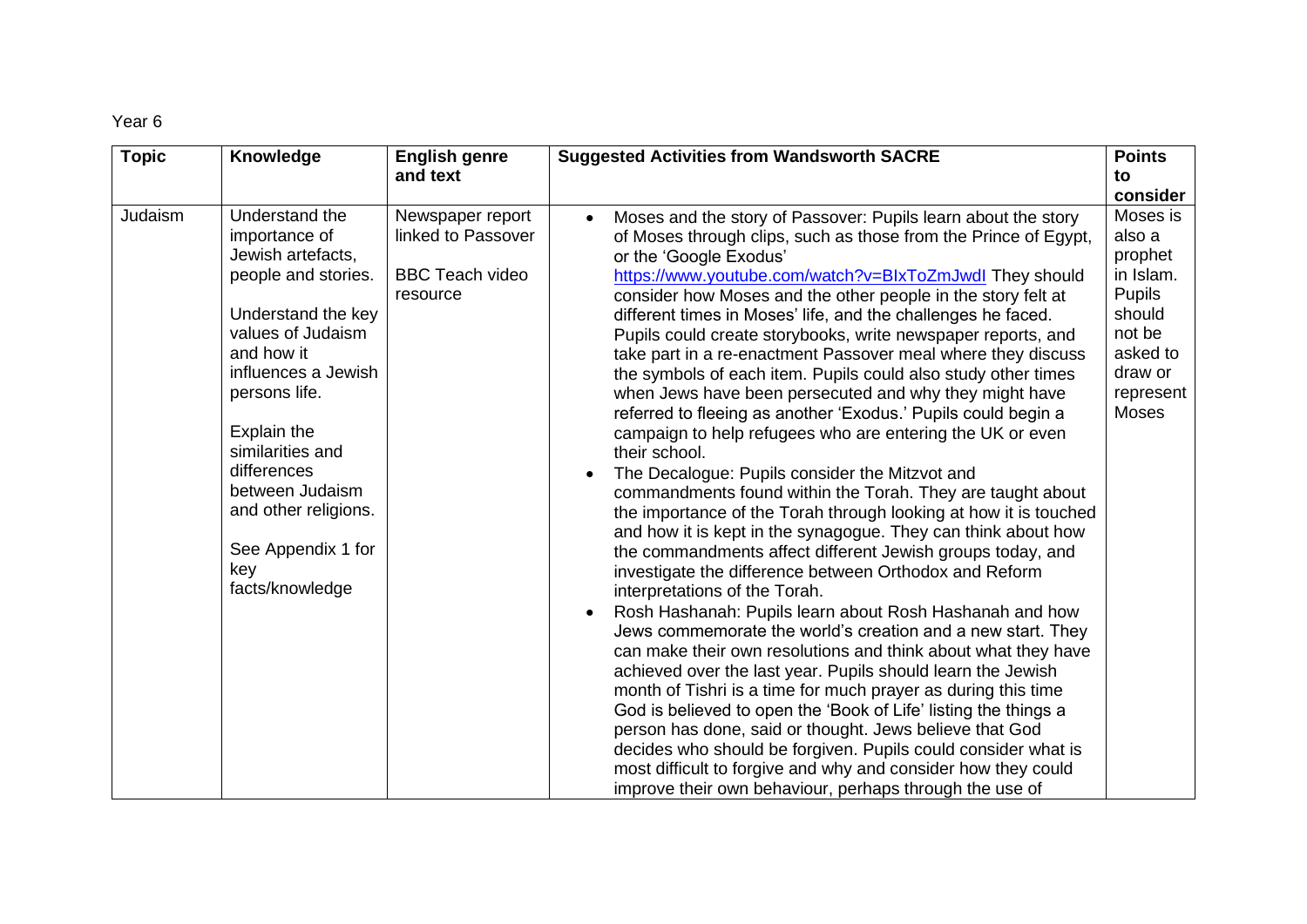|                                     |                                                                                                                                                                                                                                                 |                                                | throwing crumbs as Jews may do during Rosh Hashanah.<br>Pupils could also learn about the story of Jonah and the<br>importance of blowing the Shofar.                                                                                                                                                                                                                                                                                                                                                                                                                                                                                                                                                                                                                                                                                                                                                                                                                                                                                                          |  |
|-------------------------------------|-------------------------------------------------------------------------------------------------------------------------------------------------------------------------------------------------------------------------------------------------|------------------------------------------------|----------------------------------------------------------------------------------------------------------------------------------------------------------------------------------------------------------------------------------------------------------------------------------------------------------------------------------------------------------------------------------------------------------------------------------------------------------------------------------------------------------------------------------------------------------------------------------------------------------------------------------------------------------------------------------------------------------------------------------------------------------------------------------------------------------------------------------------------------------------------------------------------------------------------------------------------------------------------------------------------------------------------------------------------------------------|--|
| Humanism                            | Understand the key<br>values of<br>Humanism and<br>how it influences a<br>Humanists persons<br>life.<br>Explain the<br>similarities and<br>differences<br>between religion<br>and non-religion.<br>See Appendix 1 for<br>key<br>facts/knowledge | Debate/balanced<br>argument on<br>human rights | Science and the beginning of the world: Pupils learn about the<br>scientific explanation of the start of the world. They are asked to<br>share their beliefs about the origins of the world and should<br>begin to think about how they have come to form these ideas.<br>They could also hold a debate on the existence of God using<br>key word and evidence card prompts.<br>Humanist rites of passage: Pupils learn about different ways in<br>which Humanists acknowledge life events, such as the start of<br>life, marriage, divorce and death. They can label pictures to<br>show what is happening in the different events and how people<br>might be feeling.<br>Human Rights: Pupils are taught about the different human<br>rights they each have. They are given examples of inequality<br>and asked how they relate to the human rights. They should<br>write letters, imagining they are a Humanist, to try and solve<br>one type of inequality. They could research and write project<br>pieces about people who have fought for human rights. |  |
| Inspirational<br>People of<br>Faith | Describe what<br>values from<br>religions influences<br>people and their<br>actions and why<br>this has helped<br>them to become<br>inspirational<br>people.                                                                                    | Biography of an<br>inspirational<br>person     | Inspirational people: Pupils consider the life of famous Christians, such<br>as Martin Luther King, Max Kolbe and Mother Teresa. They are shown<br>passages from the Bible on peace, love and forgiveness and asked<br>how these influenced Christians to behave in the way they did. Gandhi,<br>although a Hindu, also spoke about having taken inspiration from the<br>teachings of Jesus e.g. 'an eye for an eye makes the whole world<br>blind.' Pupils consider the characteristics shown by these people and<br>what they might fight against today.<br>See also resources in folder 'Mohammed Ali' from Wandsworth RE<br>Network meeting                                                                                                                                                                                                                                                                                                                                                                                                                |  |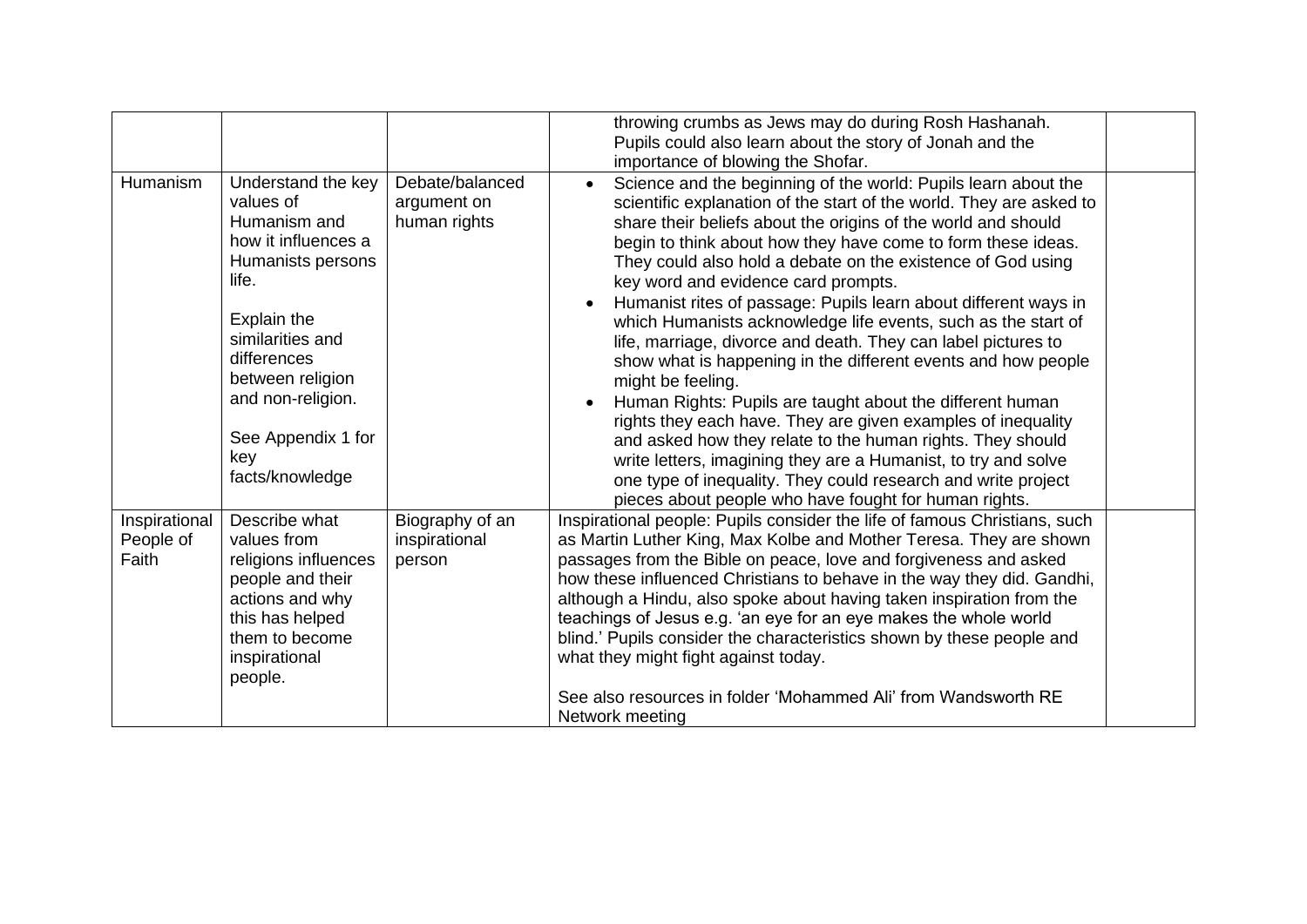*Key principles/facts/information about the six major religions.*

Buddhism – Year 5

| <b>Stories</b>                          | The story of the talkative tortoise                                                                                                                                                                                                                                                                                                                                                                                                                                                                                                                                                                                                                                                                        |
|-----------------------------------------|------------------------------------------------------------------------------------------------------------------------------------------------------------------------------------------------------------------------------------------------------------------------------------------------------------------------------------------------------------------------------------------------------------------------------------------------------------------------------------------------------------------------------------------------------------------------------------------------------------------------------------------------------------------------------------------------------------|
| Espresso                                | The story of Buddha                                                                                                                                                                                                                                                                                                                                                                                                                                                                                                                                                                                                                                                                                        |
| resources                               | The story of the blind men                                                                                                                                                                                                                                                                                                                                                                                                                                                                                                                                                                                                                                                                                 |
| The Buddha                              | Buddhists do not believe in a God or gods necessarily and the religion is not based on revelation from God; but<br>rather on the life and works of Siddhartha Gautama who was born about two thousand five hundred years ago in<br>north-eastern India.<br>There are many stories about Buddha's life.                                                                                                                                                                                                                                                                                                                                                                                                     |
| <b>Teachings</b><br>and Values          | Meditation and the notion of Enlightenment are key features of the religion. Quiet reflection and meditation are<br>important. Buddhists believe it is important to be aware of thoughts and feelings and how they affect behaviour.<br>Buddhists mediate and do good deeds so that they might achieve Nirvana (or Nibbana).<br>The Buddhist faith begins with the belief in reincarnation - that beings are reborn as animals, humans and even<br>gods. What we are reborn as is defined by our karma, our good and bad deeds and, more importantly, our good<br>and bad intentions.<br>People should be kind, generous, truthful and patient. They should not hurt any living thing, steal or tell lies. |
| <b>Symbols</b>                          | Important symbols in Buddhism include the Eight Spoked Wheel. The outer rings represents samsara, the cycle<br>of death and rebirth to which life in the material world is bound, whilst the centre represents nirvana. The eight<br>spokes are the Noble Eightfold Path and lead from samsara to nirvana.<br>The lotus is also an important symbol in Buddhism as this flower rises from the muddy depths and grows<br>towards the sunlight. This image is used to represent humans' capacity to rise above the conditions imposed by<br>our ignorance and attachment to the material world, to attain their full flowering in the state of nirvana.                                                      |
| <b>Festivals</b><br>and<br>celebrations | . Wesak (May/June): The Theravada festival commemorating the birth, enlightenment and death of the Buddha<br>where lamps are lit to represent the light of enlightenment and offerings are made in the temples.                                                                                                                                                                                                                                                                                                                                                                                                                                                                                            |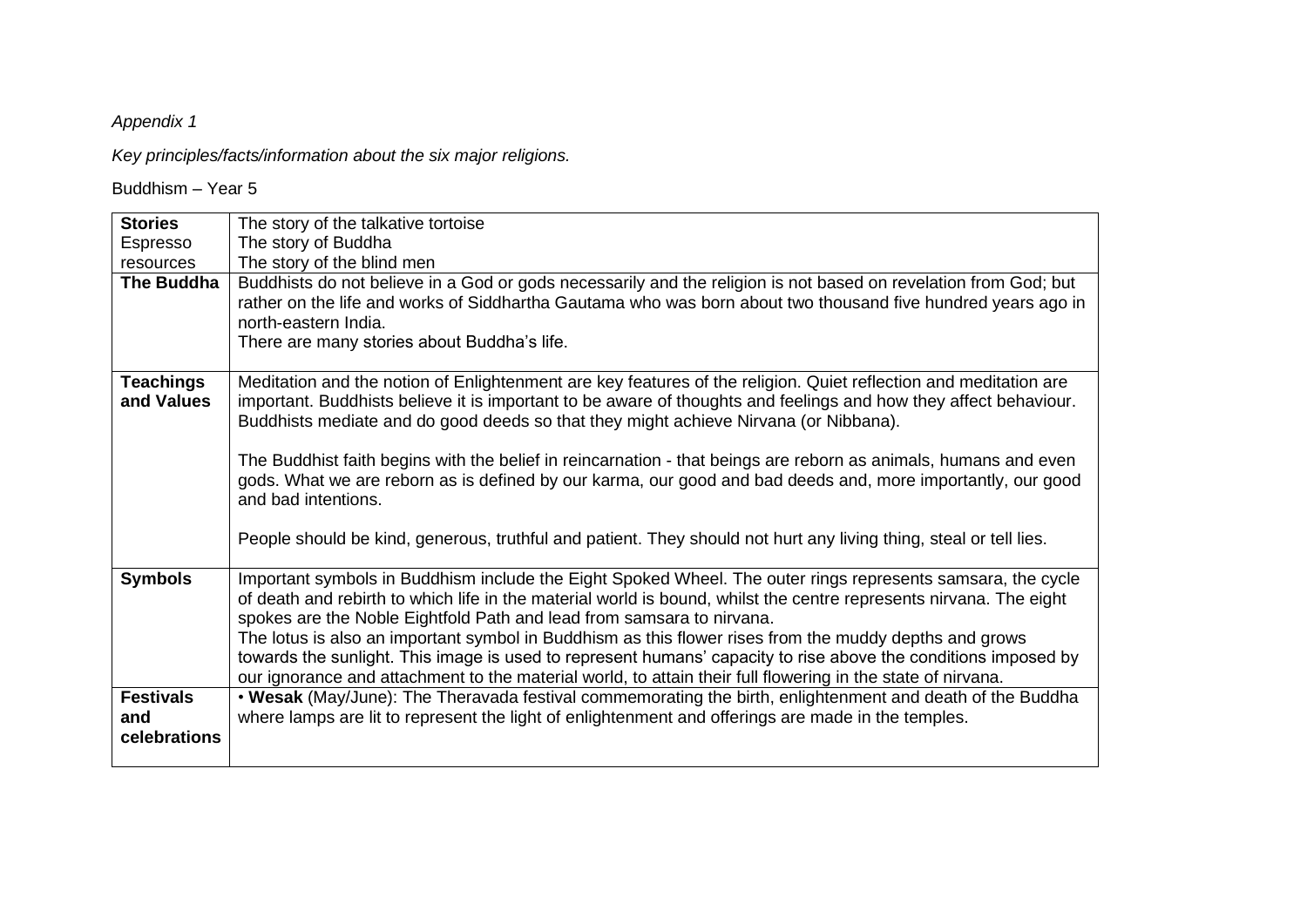Christianity Year 3

| <b>Stories</b>    | The Good Samaritan                                                                                                    |  |  |
|-------------------|-----------------------------------------------------------------------------------------------------------------------|--|--|
| Espresso          | The story of the sower and the seed                                                                                   |  |  |
| resources         |                                                                                                                       |  |  |
| <b>Ideas of</b>   | God as Father, Son, Holy Spirit and as Creator, Saviour, Comforter and Almighty                                       |  |  |
| God               |                                                                                                                       |  |  |
|                   |                                                                                                                       |  |  |
|                   |                                                                                                                       |  |  |
| <b>Jesus</b>      | Christianity is based on the life and teachings of Jesus.                                                             |  |  |
|                   | In his last three years, Jesus spent his time preaching and healing the sick, with the help of his 12 disciples.      |  |  |
|                   | The stories of Jesus, known as parables, teach that the Kingdom of God is available to those who follow the           |  |  |
|                   | teachings of Jesus and believe in him.                                                                                |  |  |
| <b>Values</b>     | The Two Great commandments - love God and love your neighbour.                                                        |  |  |
|                   | Jesus' teaching about love, forgiveness and importance of caring for others.                                          |  |  |
|                   |                                                                                                                       |  |  |
| <b>The Church</b> | The church as a community and special place for prayer and reflection                                                 |  |  |
|                   | Sunday as a special day and where Christians worship together.                                                        |  |  |
|                   | Special features of churches - the cross, stained glass windows, font, pulpit, candles.                               |  |  |
|                   |                                                                                                                       |  |  |
| The bible         | A special book for Christians. It is different from other books and is treated in special ways. Christians read it to |  |  |
| and               | learn about their faith and it has authority for them.                                                                |  |  |
| Worship           |                                                                                                                       |  |  |
| <b>Festivals</b>  | • Christmas (December 25th): The birth of Jesus                                                                       |  |  |
| and               | • Shrove Tuesday and Ash Wednesday (February/March): A time of preparation for Lent, all foods were                   |  |  |
| celebrations      | traditionally used up in the House on 'Pancake Day.' Lent begins on Ash Wednesday which derives from the              |  |  |
|                   | tradition of putting the ashes of the previous year's palm crosses on the forehead as a sign of repentance.           |  |  |
|                   | • Lent (February/March/April): This lasts for 40 days and commemorates Jesus' time in the wilderness and              |  |  |
|                   | temptation by the devil. It is a time of preparation for Easter when many Christians fast, pray and try to give up    |  |  |
|                   | <b>luxuries</b>                                                                                                       |  |  |
|                   | Good Friday: This is when Christians recall the crucifixion of Jesus. Hot cross buns may be eaten and prayers         |  |  |
|                   | said to remember this time.                                                                                           |  |  |
|                   | . Easter Day: This is a day of celebration for Christians as they remember Jesus' resurrection from the dead.         |  |  |
|                   | Easter eggs may be given as a symbol of new life.                                                                     |  |  |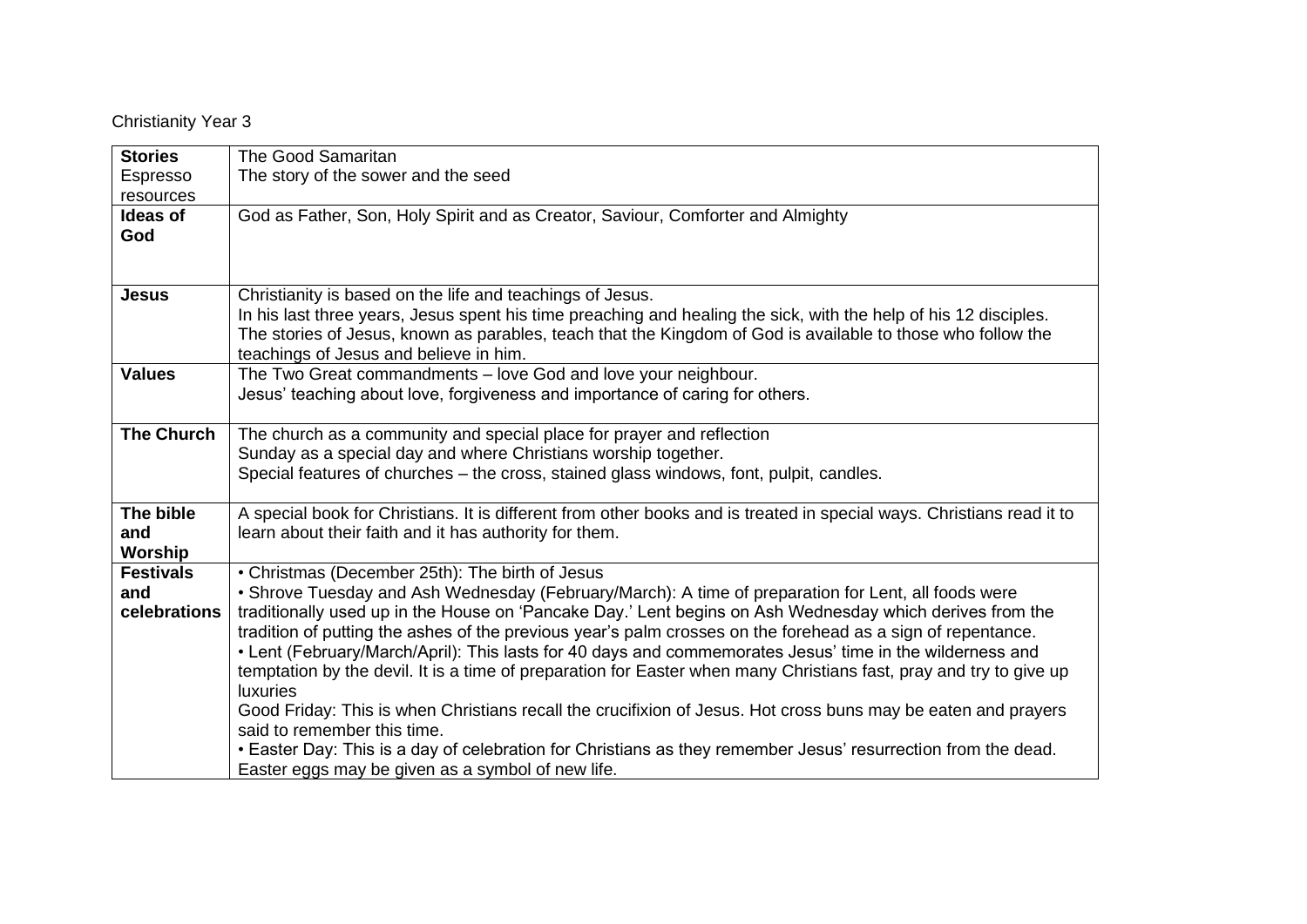Hinduism – Year 4

| <b>Stories</b>                                   | The story of Ganesha                                                                                                                                                                                                                                                                                                                                                                                                                                                                                                                                                                                                                                                                                                                                                                                                                                                                                                                                                                                                                                              |
|--------------------------------------------------|-------------------------------------------------------------------------------------------------------------------------------------------------------------------------------------------------------------------------------------------------------------------------------------------------------------------------------------------------------------------------------------------------------------------------------------------------------------------------------------------------------------------------------------------------------------------------------------------------------------------------------------------------------------------------------------------------------------------------------------------------------------------------------------------------------------------------------------------------------------------------------------------------------------------------------------------------------------------------------------------------------------------------------------------------------------------|
| Espresso                                         | The story of Diwali                                                                                                                                                                                                                                                                                                                                                                                                                                                                                                                                                                                                                                                                                                                                                                                                                                                                                                                                                                                                                                               |
| resources                                        |                                                                                                                                                                                                                                                                                                                                                                                                                                                                                                                                                                                                                                                                                                                                                                                                                                                                                                                                                                                                                                                                   |
| <b>Ideas of God</b>                              | Brahman (God) is one but can be worshipped in many forms (thousands): - Vishnu - Shiva - Krishna - Rama -<br>Hanuman - Lakshmi - Ganesh - Kali - Durga                                                                                                                                                                                                                                                                                                                                                                                                                                                                                                                                                                                                                                                                                                                                                                                                                                                                                                            |
| <b>Values</b>                                    | Devotion to God, respect for all people and living things, love and loyalty between members of the family and<br>vegetarianism                                                                                                                                                                                                                                                                                                                                                                                                                                                                                                                                                                                                                                                                                                                                                                                                                                                                                                                                    |
| <b>Festivals</b><br>and<br><b>Celebrations</b>   | • Divali (October/November): A Hindu New Year festival lasting 2-5 days. Homes and businesses are cleaned<br>and decorated, and gifts and cards are exchanged. Diwali means 'row of lights' because during the festival<br>'divas' are lit and placed on window ledges and roves. These are small clay lamps. These lights recall the story<br>of the return from exile of Rama and Sita.                                                                                                                                                                                                                                                                                                                                                                                                                                                                                                                                                                                                                                                                         |
|                                                  | • Holi (February/March): Spring festival which recalls the pranks of Krishna. People throw coloured water and<br>powder over each other. They remember how Vishnu rescued Prahlada from the evil Holika.                                                                                                                                                                                                                                                                                                                                                                                                                                                                                                                                                                                                                                                                                                                                                                                                                                                          |
| <b>Mandir</b>                                    | Special building for Hindus to worship together                                                                                                                                                                                                                                                                                                                                                                                                                                                                                                                                                                                                                                                                                                                                                                                                                                                                                                                                                                                                                   |
| (Temple)                                         |                                                                                                                                                                                                                                                                                                                                                                                                                                                                                                                                                                                                                                                                                                                                                                                                                                                                                                                                                                                                                                                                   |
| <b>Symbols</b>                                   | Hindus use many different images of the deities to help them worship. They are not worshipping the deities but<br>using them as a vehicle to worship Brahman.<br>Puja trays are also used during worship. They contain: a bell - to alert deities to the presence of worshippers; a<br>dish of sandalwood paste – to mark foreheads to show the blessing of the divine; offerings – such as food and<br>flowers; purified water – for cleansing; incense and a diva lamp – for the arti ceremony.<br>The 'bindi' is a mark that is often seen on the forehead of adherents. It is made from powder. For some, it<br>represents a 'third eye' to ward off evil; for others, it is a sign of having been blessed by Brahman.<br>The Aum (Om) symbol is the most sacred Hindu word, sound and symbol because it represents Brahman. It is<br>the sound that brings all creation into being and is chanted as a mantra during meditation.<br>The swastika is also an ancient Hindu symbol, meaning good fortune and symbolising time and stages in the life<br>cycle. |
| <b>Respect for</b><br>life the cycle<br>of life? | Importance of respect for life; respect for God, other people, the cow and all forms of life; Ahimsa (non-violence)<br>and its implications (e.g. vegetarianism).                                                                                                                                                                                                                                                                                                                                                                                                                                                                                                                                                                                                                                                                                                                                                                                                                                                                                                 |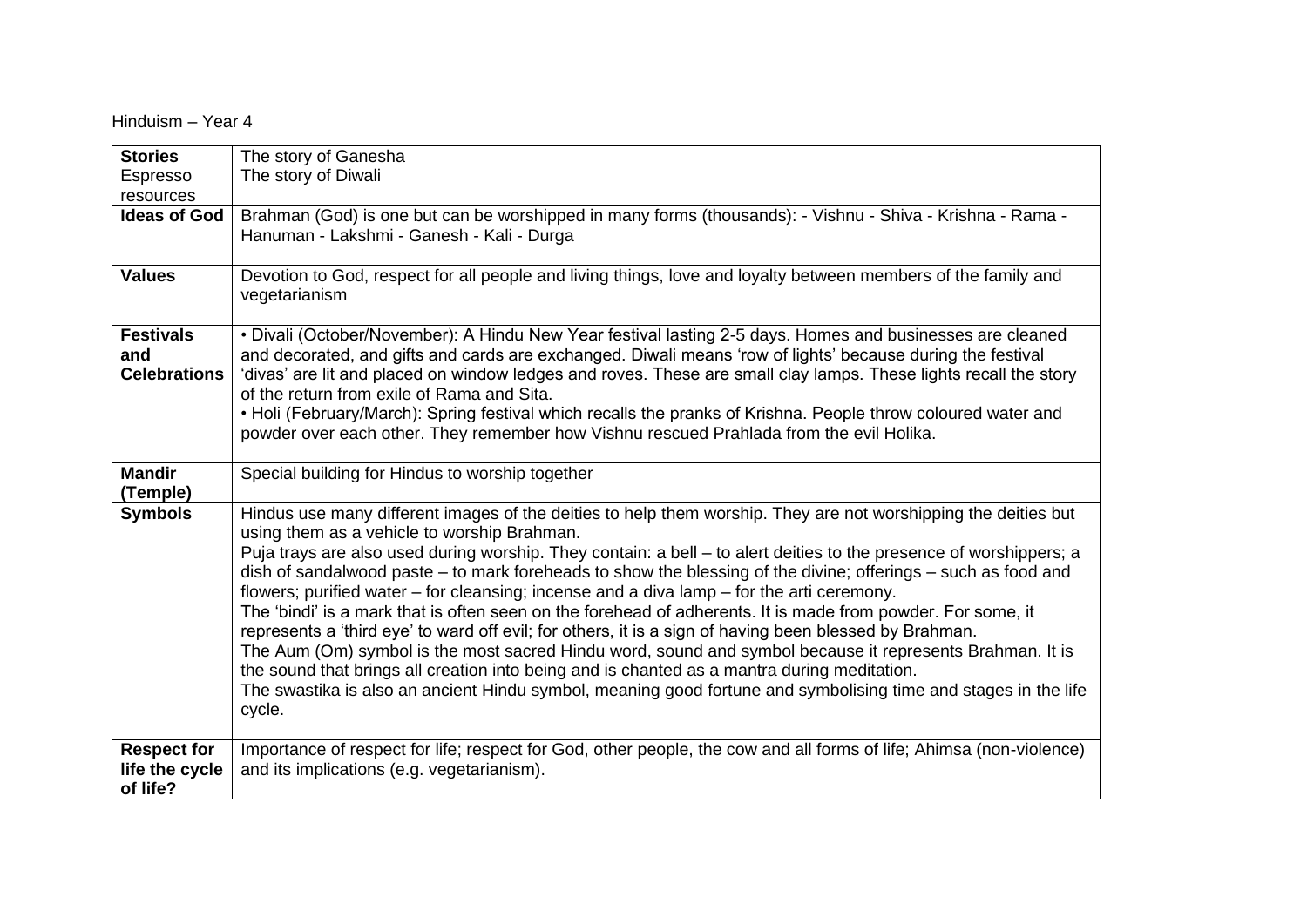The idea of ahimsa or the principle of non-violence springs up naturally through this Hindu discovery of the divine because it the same spirit that manifests itself in us manifests itself in other living things, so hurting others amounts to hurting ourselves. This principle significantly affects how Hindus respond to the world around them. Hindus also believe in samsara or reincarnation, the cycle of rebirth. This cycle only ends when an individual discovers his or her essential nature as the spirit.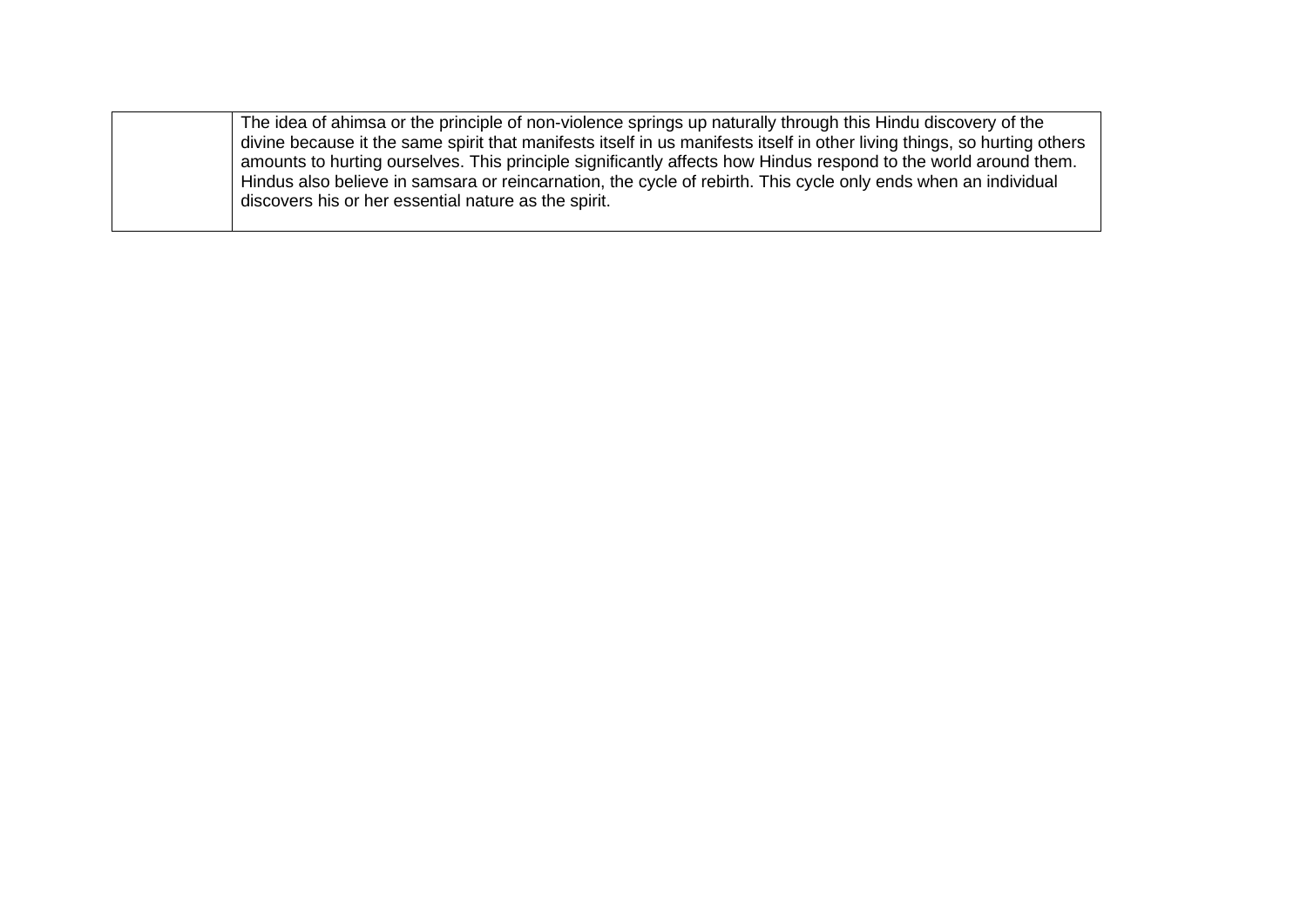Islam – Year 5

| <b>Stories</b>      | Be my guest – sacrifice your needs for the sake of others                                                                                                                                     |  |  |
|---------------------|-----------------------------------------------------------------------------------------------------------------------------------------------------------------------------------------------|--|--|
| Espresso            | The story of the Angry Woman – to help others even if they have been unkind to you                                                                                                            |  |  |
| resources           | The story of the crying camal - all living creatures were created by Allah, treat them kindly                                                                                                 |  |  |
| Ideas of<br>God     | Muslims believe that Allah is the One True God. He has no partners, provides all things, gives guidance through<br>messages and books, cannot be compared to anything else, and has 99 names. |  |  |
|                     | Muslims believe that human beings are the best of His creation, angels are created by Allah and it is forbidden to<br>regard anything as being equal to, or a partner to, Allah.              |  |  |
|                     | Prophet Muhammad, whose name is followed with phrases denoting respect such as 'peace be upon him,' is<br>Allah's final messenger.                                                            |  |  |
| The Qur'an          | The Islamic special book.<br>It is treated with respect.                                                                                                                                      |  |  |
| <b>Values</b>       | Importance of key values, including aspects of family life, such as home life for children; leadership; role of<br>parents; respect for elders and the wise.                                  |  |  |
|                     | The importance of honesty and good manners and the unity of the umma (Muslim community).                                                                                                      |  |  |
| <b>Prayer</b>       | Daily prayer is important for Muslims. Prayer can take place almost anywhere.                                                                                                                 |  |  |
|                     | The call to prayer; actions of prayer; prayer mat; subhah; Wudu (cleanliness before one can pray) is essential.                                                                               |  |  |
| <b>Festivals</b>    | • Eid-ul-Fitr: This festival marks the end of Ramadan, the month of fasting. This teaches Muslims self-restraint                                                                              |  |  |
| and                 | and empathy for the poor and needy. The celebrations in this festival involve feasts, cards, special services at                                                                              |  |  |
| celebrations        | the Mosque, giving to charity and visiting the cemetery to remember the dead.                                                                                                                 |  |  |
|                     | • Eid-ul-Adha: This is the 4 day festival at the end of Hajj which remembers Abraham's willingness to sacrifice                                                                               |  |  |
|                     | his son Ishmael for Allah. Lambs and sheep are sacrificed and a third of meat is given to the poor.                                                                                           |  |  |
| <b>Five pillars</b> | Practising Muslims follow five pillars:                                                                                                                                                       |  |  |
|                     | (1) Shahadah: the declaration that there is one God;                                                                                                                                          |  |  |
|                     | (2) Salah: prayer five times a day in the direction of Makkah;                                                                                                                                |  |  |
|                     | (3) Zakah: charitable giving, usually of 2.5% of one's income;                                                                                                                                |  |  |
|                     | (4) Sawm: fasting during the month of Ramadan;<br>(5) Hajj: the pilgrimage to Makkah.                                                                                                         |  |  |
|                     |                                                                                                                                                                                               |  |  |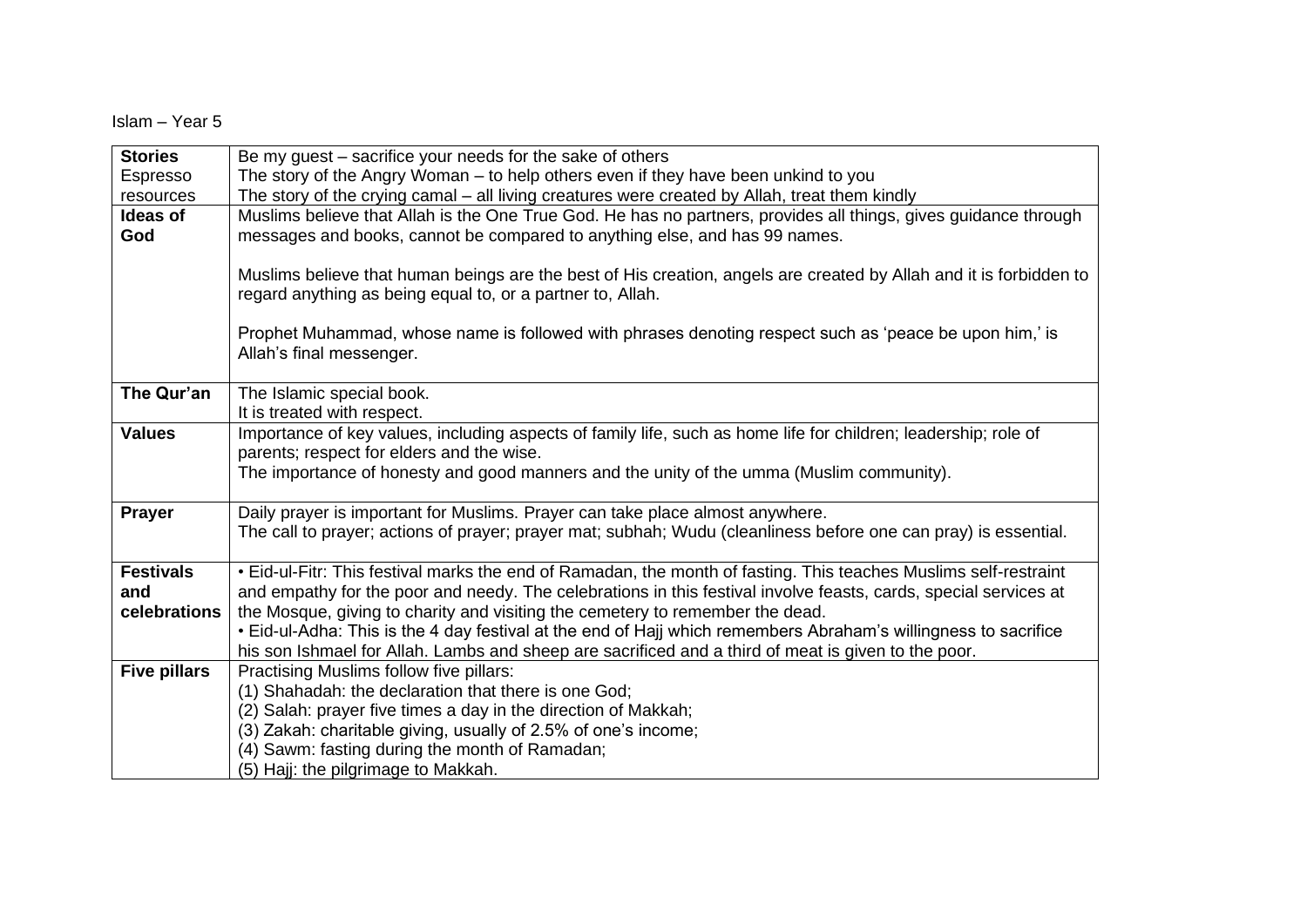| <b>Symbols</b> | Most Muslims believe that it is wrong to draw images of God or the prophets. Instead, symbolic art, often using<br>symmetrical patterns and calligraphy, is used to show the one-ness of God (Tawhid) and the perfect balance of<br>His creation.                                                                                                                 |
|----------------|-------------------------------------------------------------------------------------------------------------------------------------------------------------------------------------------------------------------------------------------------------------------------------------------------------------------------------------------------------------------|
|                | The crescent moon and star are also important symbols. The crescent moon is important because each month<br>begins with a new moon in the Muslim lunar calendar.<br>In countries where Islam developed, the moon and stars were essential for guidance and light in the night to<br>travellers. In the same way, Islam gives light and guidance to Muslims today. |
| The Mosque     | Special place for Muslims.<br>Main features of the mosque (Mihrab, minbar, ablution area)<br>Significance of Jumu'ah (Friday congregational prayers)                                                                                                                                                                                                              |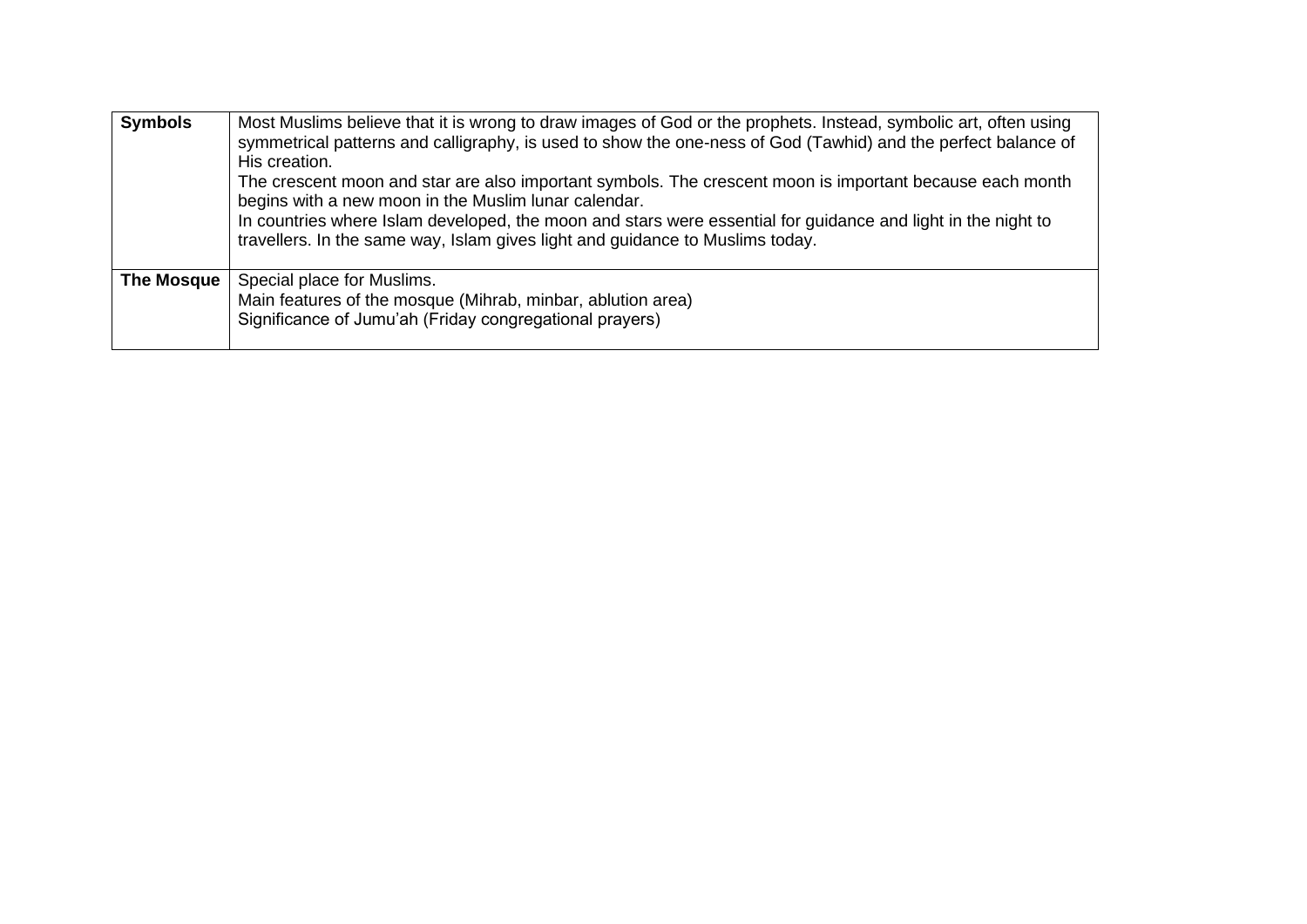Judaism – Year 6

| <b>Key Stories</b>  | The story of Hannukah                                                                                                 |  |  |
|---------------------|-----------------------------------------------------------------------------------------------------------------------|--|--|
| Espresso            | The story of Jonah and the whale                                                                                      |  |  |
| resources           |                                                                                                                       |  |  |
| <b>Ideas of God</b> | Jews believe God is One; God is the creator; God cares for all people.                                                |  |  |
|                     |                                                                                                                       |  |  |
| <b>Torah</b>        | The teachings of the Torah influence all Jewish life as Jews are required to follow the 613 mitzvot                   |  |  |
|                     | (commandments or laws). It is written in Hebrew and, when read in the synagogue, a yad (pointer) is used to           |  |  |
|                     | touch it, so it is not touched by hands, and keep the reader's place in the text.                                     |  |  |
|                     |                                                                                                                       |  |  |
| <b>Values</b>       | The Ten Commandments and "Love your neighbour as yourself" (Leviticus 19).                                            |  |  |
|                     |                                                                                                                       |  |  |
| <b>Festivals</b>    | • Rosh Hashanah (September): This is the Jewish New Year and celebrates the creation of the world. It is a time       |  |  |
| and                 | to review the past year, reflect and prayer. It is also called the Day of Judgement. The Shofar (ram's horn) is       |  |  |
| <b>Celebrations</b> | blown at the Synagogue to remind people of Abraham's sacrifice of a ram instead of Isaac his son. Apple pieces        |  |  |
|                     | are dipped in honey, symbolising hope for a sweet new year.                                                           |  |  |
|                     | • Yom Kippur (September/October): This is the Day of Atonement and comes 10 days after Rosh Hashanah. It is           |  |  |
|                     | the most solemn day in the year and almost the whole day is spent at the Synagogue praying in reflection and          |  |  |
|                     | repentance. Jews fast for 24 hours.                                                                                   |  |  |
|                     | • Sukkot (September/October): This is the Autumn harvest festival which reminds Jews that for 40 years their          |  |  |
|                     | ancestors lived in the wilderness as Moses led them out of slavery in Egypt. At this time, they had to live in        |  |  |
|                     | temporary shelters or Sukkot. During the festival, families may build similar shelters in their garden.               |  |  |
|                     | • Hanukkah (December): This celebrates the Jewish victory over the Greek-Syrians who invaded Jerusalem and            |  |  |
|                     | desecrated the Temple. A revolt broke out led by Judah the Maccabee who defeated the army and rededicated             |  |  |
|                     | the Temple. He found enough oil to keep the Menorah candle burning for one day, but it miraculously burned for        |  |  |
|                     | 8 days until fresh supplies arrived. During the 8 nights of the festival, candles are lit. Children play spinning top |  |  |
|                     | games with dreidles and foods cooked in oil, such as doughnuts and potato latkes, are eaten.                          |  |  |
|                     |                                                                                                                       |  |  |
| Home/family         | Shabbat is the special Friday night meal, there is an importance of gratitude expressed in blessings before and       |  |  |
| life                | after meals, and Kashrut/kosher (food laws) are eaten.                                                                |  |  |
|                     | Some Jews wear special clothes such as tallit (prayer shawl) and kippah (head covering).                              |  |  |
|                     |                                                                                                                       |  |  |
| <b>Worship and</b>  | Synagogue is a community centre and place of prayer and study                                                         |  |  |
| community           | The spiritual leader is the Rabbi                                                                                     |  |  |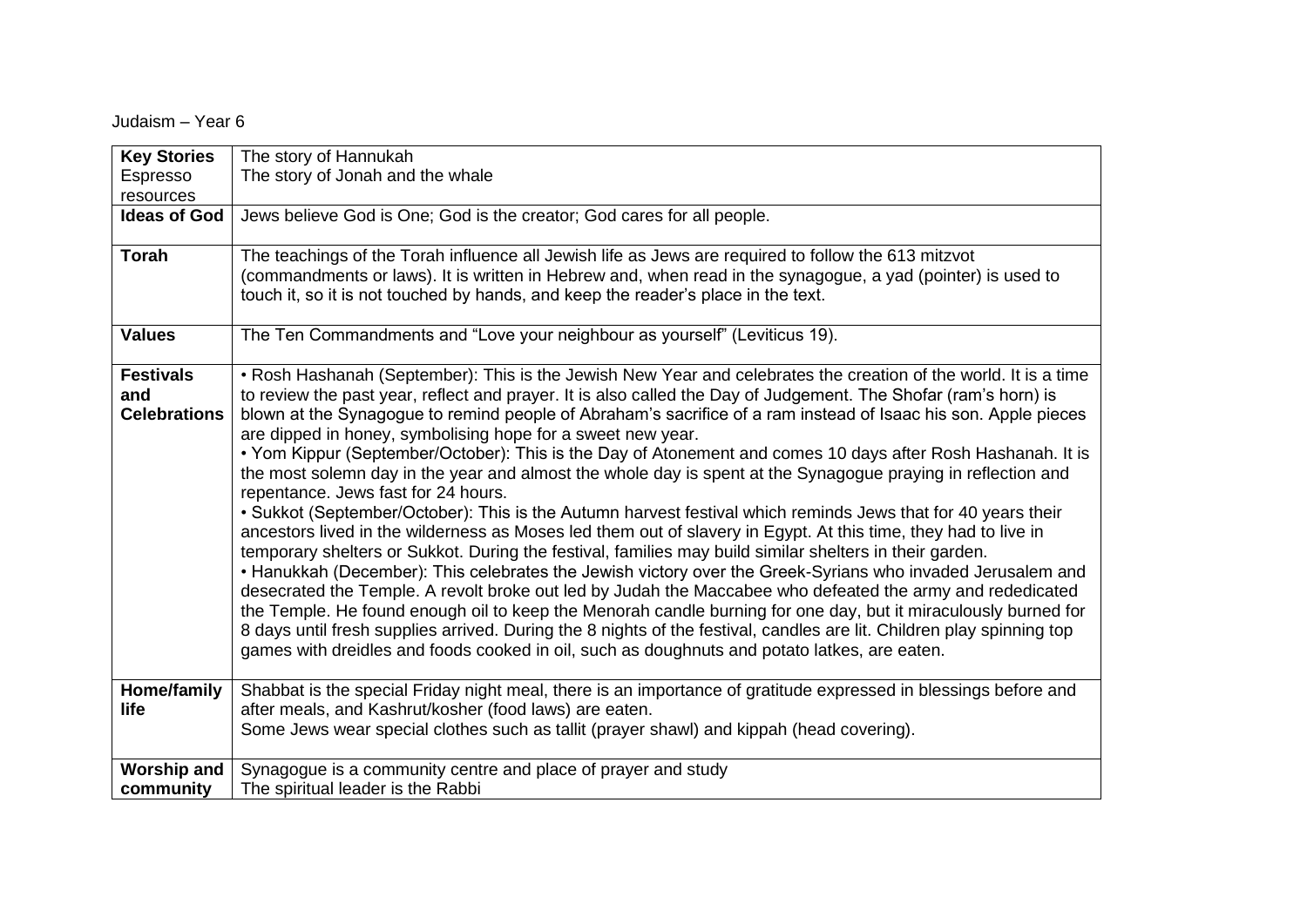| <b>Symbols</b> | The Star of David is a 6 pointed star and is used to decorate Synagogues and artefacts. It can also be found on<br>the Israeli flag and is seen during Jewish festivals.<br>The 7 branched candlestick is the oldest symbol of the Jewish people. It reminds Jews of the original which was<br>the tent that the people made to worship in while they wandered in the desert for forty years. |
|----------------|-----------------------------------------------------------------------------------------------------------------------------------------------------------------------------------------------------------------------------------------------------------------------------------------------------------------------------------------------------------------------------------------------|
| Synagogue      | Special building for Jews to worship together                                                                                                                                                                                                                                                                                                                                                 |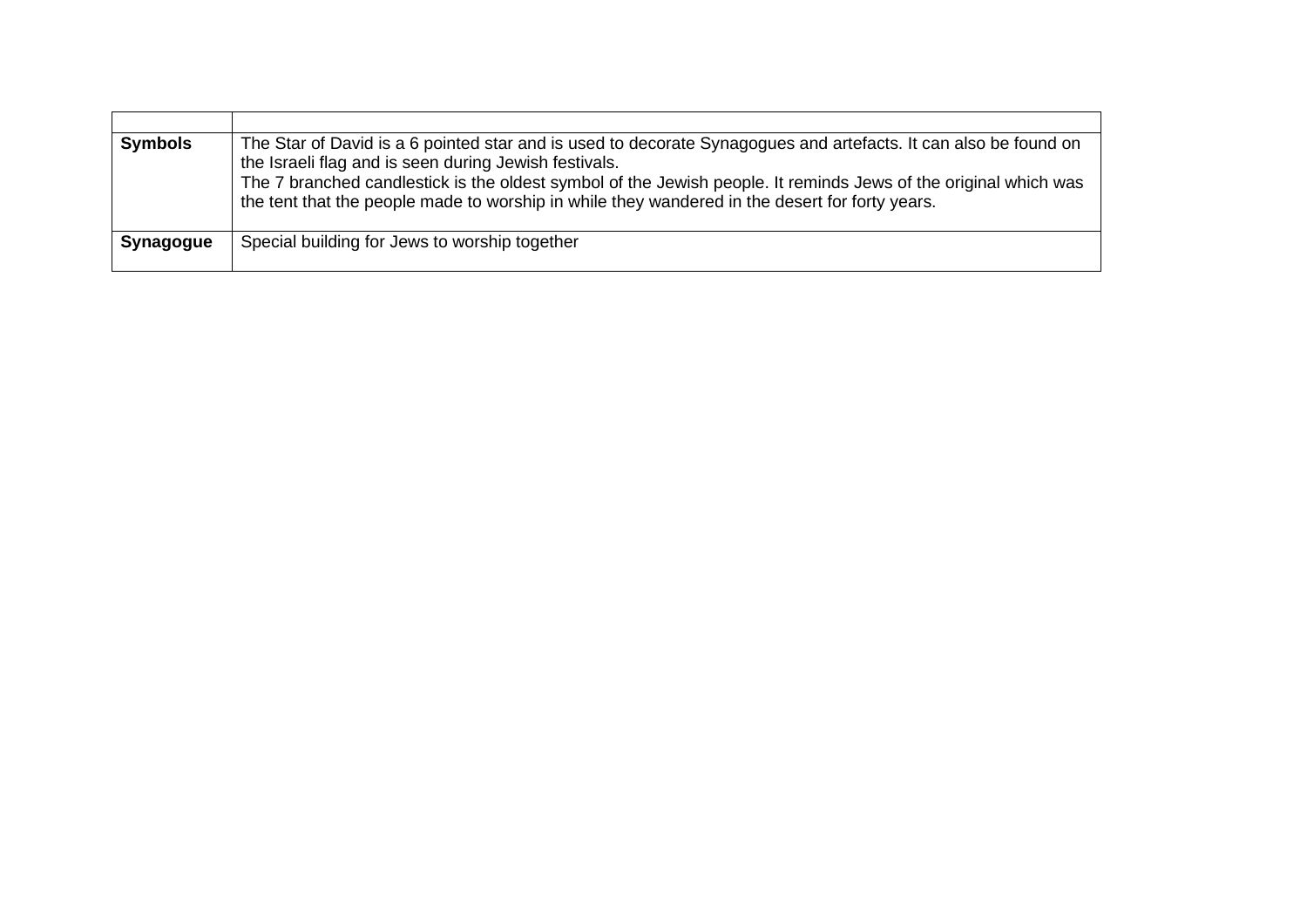Sikhism – Year 4

| <b>Stories</b>     | The Story of the Holy Cakes                                                                                          |
|--------------------|----------------------------------------------------------------------------------------------------------------------|
| Espresso           | The Story of the rose                                                                                                |
| resources          |                                                                                                                      |
| Sikh ideas         | Belief in one God and only one God who is supreme truth and creator of all.                                          |
|                    | Human beings are equal before God; Sikhs share all things; Sikhs all sit, eat (Langar) and worship together in       |
|                    | the Gurdwara.                                                                                                        |
|                    | Sikhs welcome people of all backgrounds and religions.                                                               |
|                    |                                                                                                                      |
| <b>The Gurus</b>   | Sikhism is founded upon the life and teaching of Guru Nanak Dev Ji and nine successive gurus.                        |
|                    | Guru Nanak is regarded as the founder of Sikhism.                                                                    |
|                    | Guru Gobind Singh became the tenth Guru at a time when Sikhs were persecuted. He realised that survival              |
|                    | would depend on developing a strong sense of community and identity.                                                 |
|                    |                                                                                                                      |
|                    | The Guru Granth Sahib is the Sikh's holy book and it is always treated with the uttermost respect.                   |
| <b>Sikh values</b> | - Sewa (service to all)                                                                                              |
|                    | - Kirat Karma (working honestly to earn a one's living)                                                              |
|                    | - Vand chhakna (sharing with others)                                                                                 |
|                    | - All human beings are equal                                                                                         |
|                    | - Respect for all creation                                                                                           |
|                    | - Respect for all beliefs and religions.                                                                             |
|                    |                                                                                                                      |
| <b>Special</b>     | Importance of the symbols of belonging (5 Ks): - Kesh (uncut hair) - Kangha (comb) - Kara (steel wrist-band) -       |
| symbols            | Kachera (shorts) - Kirpan (sword)                                                                                    |
|                    |                                                                                                                      |
|                    | Baptised Sikhs do not cut their hair to represent that their hair comes from God and is a sign of His creation. A    |
|                    | boy's first turban is tied by a respected member of the Sikh community in the presence of the Guru Granth            |
|                    | Sahib.                                                                                                               |
| Festivals,         | Traditions for worship in the Gurdwara, including removing shoes; covering heads; singing, playing music and         |
| holy days          | praying; reading, listening and showing respect to the Guru Granth Sahib.                                            |
| and                | • Baisakhi (April): This is the Sikh New Year and is an ancient festival which marked the start of the corn harvest. |
| worship            | It was at this festival that the Guru Gobind Singh began the Khalsa. An Arkand Path (continuous reading of the       |
|                    |                                                                                                                      |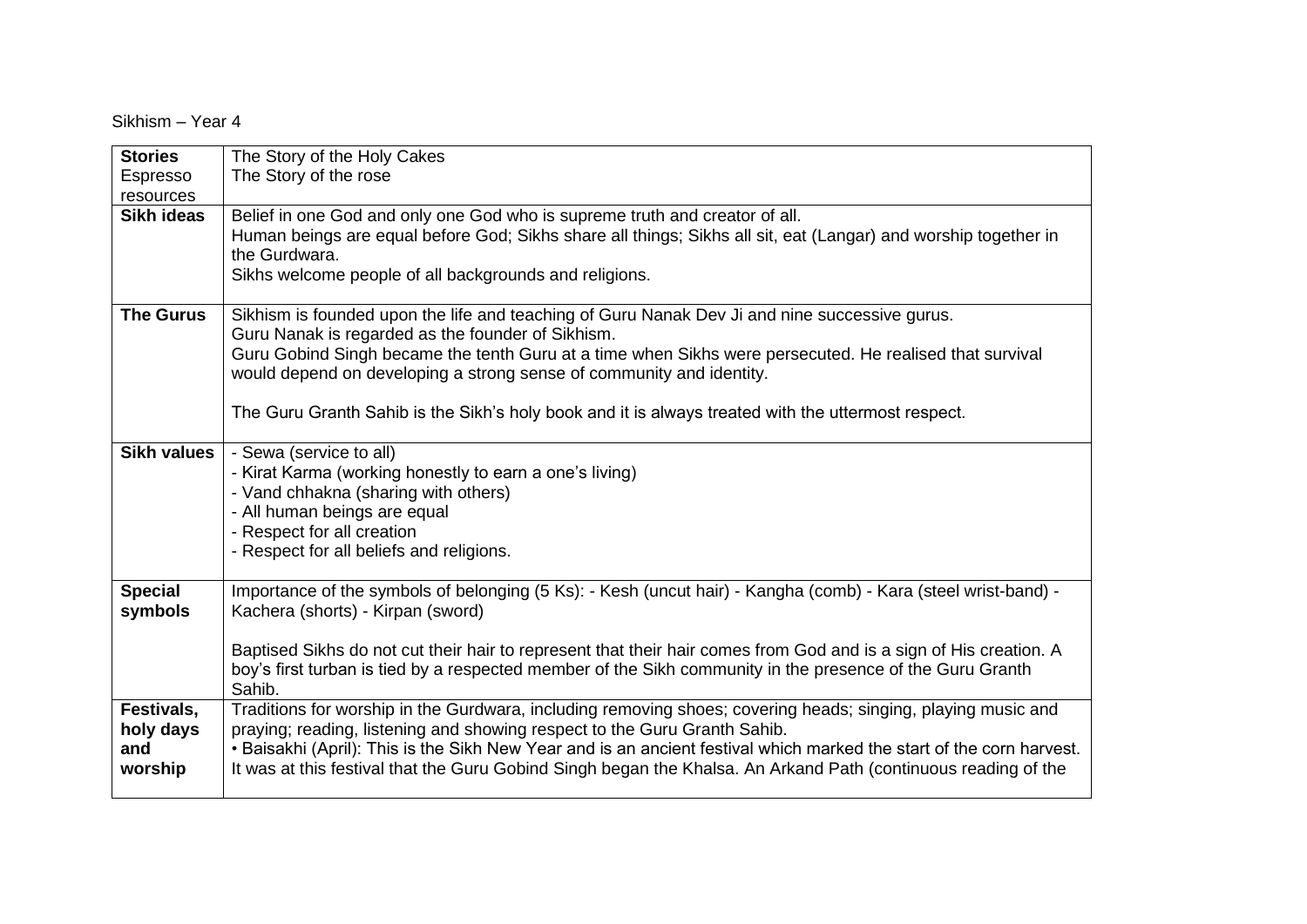|                 | Guru Granth Sahib) takes place in the lead up and on the day of the festival, the Sikh flag and cloth around the<br>flagpole are ceremoniously renewed.<br>• Divali (October/November): This is celebrated throughout the India sub-continent by Hindus and Sikhs. Sikhs<br>remember how Guru Har Gobind rescued 52 Hindu princesses. It is an autumn festival during which homes and<br>Gurdwaras are lit with lamps.<br>• Hola Mohalla (February/March): This takes place at the same time as the Hindu Holi festival. Guru Gobind<br>Singh felt that some of the Holi festivities were trivial and to make them more serious, he called for Sikhs to take<br>part in mock battles.<br>• Gurpurbs: These are the birthdays of the Gurus. The most important are those of Guru Nanak and Guru<br>Gobind Singh. |
|-----------------|-----------------------------------------------------------------------------------------------------------------------------------------------------------------------------------------------------------------------------------------------------------------------------------------------------------------------------------------------------------------------------------------------------------------------------------------------------------------------------------------------------------------------------------------------------------------------------------------------------------------------------------------------------------------------------------------------------------------------------------------------------------------------------------------------------------------|
| <b>Gurdwara</b> | A place of worship which extends a welcome to men and women of all races and creeds.<br>It's features include<br>- Sangat (congregation/community)<br>- Langar (common shared meal)<br>- The Granthi, who reads the Guru Granth Sahib and explains the text                                                                                                                                                                                                                                                                                                                                                                                                                                                                                                                                                     |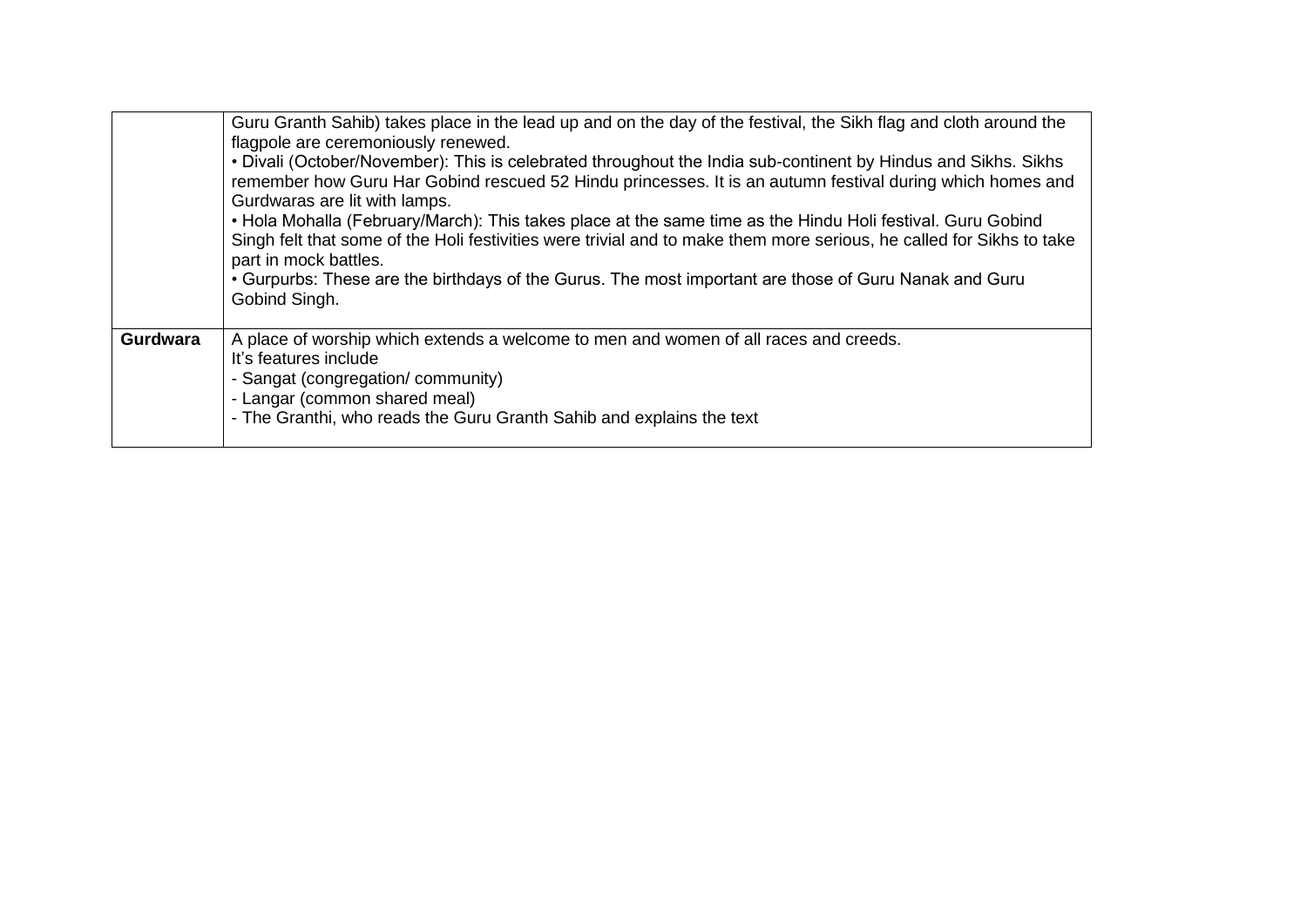Thankfulness in religion

How is thanks given at home or in the family? (e.g prayers, birth/death ceremonies) How do religious festivals show thanks? Who is thanks given to?

#### **Judaism**

3 prayers a day – gratitude is a vital component. Look at some short Jewish Blessings or 'Thank you' prayers Shema – morning prayer that thanks God In modern Hebrew, the most common way to say "thank you" is *todah rabah*, "great thanks," which can be shortened to just *todah*. To add emphasis, add another *rabah* (or two or three) at the end to show how great your thanks is! Pronounce it: toe-DAH rah-BAH Shabbat – a celebration that is time to say thanks Sukkot – a Jewish festival thanking God for looking after Jewish people

#### **Christianity**

Harvest festival – thanking God for nature and for the harvest. How is the harvest festival celebrated around the world?

Easter celebrations

Last supper – Jesus gave thanks

Christianity – Eucharist. Thanksgiving. A service celebrating the sacrificial death and resurrection of Jesus Christ using elements of bread and wine.

Prayers/hymms/songs - Giving thanks to God and Jesus for his sacrifice

### **Islam**

The Arabic word for thanks and gratitude "Shukr" A phrase often used by Muslims to show gratitude is ["Alhamdulillah"](https://islamfaith.com/essential-arabic-words-help-understand-islam/), which means: Praise belongs to Allah. You'll find this phrase in the beginning of the Quran Pillars of Islam Zakat – act of giving and charity demonstrating thanks Salat – prayer. Demonstrating love and thanks to God Ramadan – a time to show gratitude and give thanks Islamic birth ceremony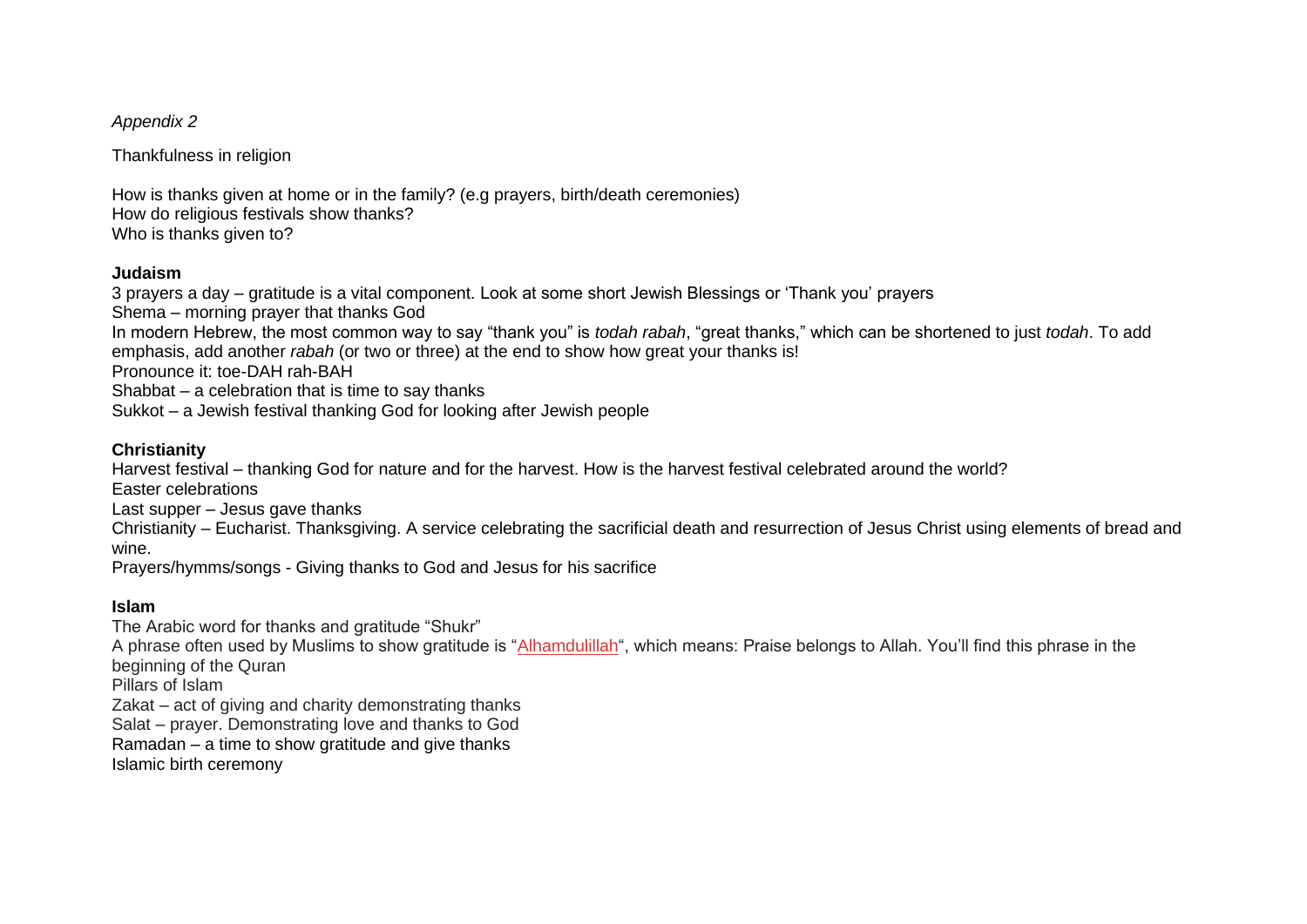#### **Humanism**

Who do humanists thank if it is not a god? For humanists, the love, commitment, and support of our family and friends are really important. Place of worship – no particular place of worship, happy to celebrate, worship and give thanks anywhere Appreciate and celebrate beauty of natural world, people that we meet and human achievements Feel gratitude and appreciation towards those in history who have made the world what it is today – could look into/research Belief in 1 life to be grateful for  $-$  the time to be happy is now

#### **Hindu**

Festival of Holi – commemorate Spring and give thanks for a good harvest Raksha Bandhan – festival celebrating families. Rakhis thank family and friends for being good to them Mandir/Hindu temple – where Hindus worship and give thanks to God, devotion and love Worship is a daily ritual expressing devotion, gratitude and love in the form of meditation, puja, arti.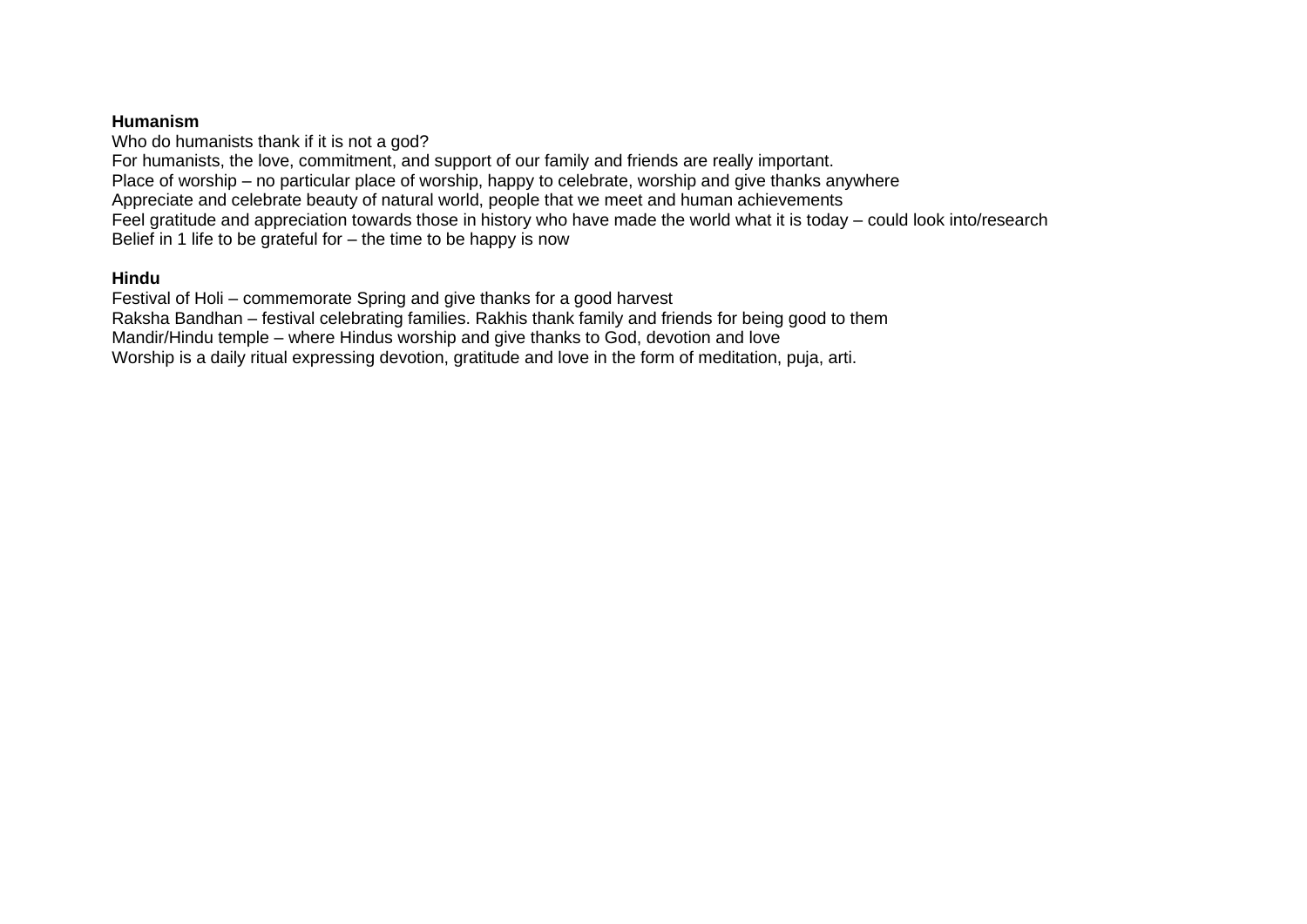List of possible websites for resources

Discovery Espresso

[KS1 Religious Studies -](https://www.bbc.co.uk/teach/ks1-religious-studies/zmtvwty) BBC Teach

[KS2 Religious Studies -](https://www.bbc.co.uk/teach/ks2-religious-studies/z6pbqp3) BBC Teach

Resources - [RE:ONLINE \(reonline.org.uk\)](https://www.reonline.org.uk/teaching-resources/)